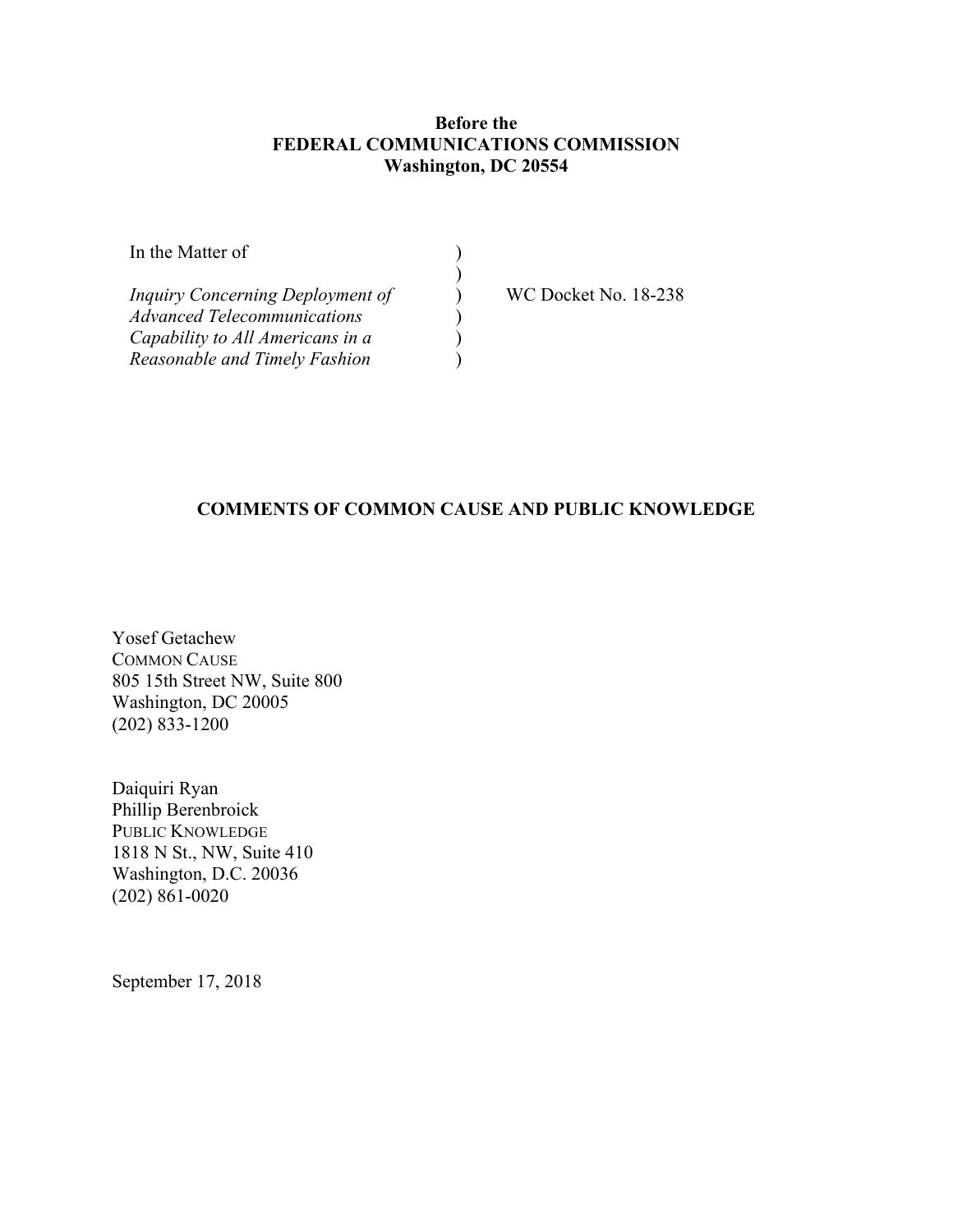# **TABLE OF CONTENTS**

| П.                   | THE COMMISSION SHOULD INCREASE THE CURRENT BENCHMARK                                                                                                                                                                                                           |  |
|----------------------|----------------------------------------------------------------------------------------------------------------------------------------------------------------------------------------------------------------------------------------------------------------|--|
| B                    | A. THE COMMISSION IS REQUIRED TO ADOPT A FORWARD-LOOKING APPROACH TO<br>BROADBAND STANDARDS AS DIRECTED BY CONGRESS AND ITS OWN POLICY GOALS.  4<br>THE COMMISSION HAS PREVIOUSLY ADOPTED A FORWARD-LOOKING APPROACH AND                                       |  |
|                      |                                                                                                                                                                                                                                                                |  |
| $C_{\cdot}$<br>D     | TECHNOLOGICAL INNOVATION AND CONSUMER DEMAND WARRANT THE COMMISSION TO                                                                                                                                                                                         |  |
|                      | THE CURRENT BENCHMARK SPEED IS INADEQUATE COMPARED TO INTERNATIONAL                                                                                                                                                                                            |  |
| III.                 | THE COMMISSION'S CURRENT METHODOLOGY IS FLAWED AND                                                                                                                                                                                                             |  |
|                      |                                                                                                                                                                                                                                                                |  |
|                      | A. FORM 477 PROVIDES INACCURATE AND INCOMPLETE INFORMATION TO BROADBAND                                                                                                                                                                                        |  |
| <b>B.</b>            |                                                                                                                                                                                                                                                                |  |
| IV.                  | <b>MOBILE BROADBAND SERVICE IS NOT A SIMILAR FUNCTIONALITY OR</b>                                                                                                                                                                                              |  |
|                      |                                                                                                                                                                                                                                                                |  |
| $\mathbf{V}_{\cdot}$ | THE COMMISSION SHOULD RETURN TO ITS PREVIOUS INTERPRETATION<br>OF ITS CONGRESSIONAL MANDATE TO REPORT ON THE STATUS OF                                                                                                                                         |  |
|                      | VI. THE COMMISSION SHOULD CONTINUE TO INCLUDE BROADBAND<br><b>DEPLOYMENT MEASUREMENTS FOR PUERTO RICO AND OTHER US</b><br><b>TERRITORIES IN ITS ANNUAL BROADBAND DEPLOYMENT PROGRESS REPORT</b><br>IN ORDER TO ENSURE THE DISASTER STRICKEN AREAS ARE NOT LEFT |  |
| VII.                 | THE COMMISSION'S RECENT ACTIONS HAVE WIDENED THE DIGITAL                                                                                                                                                                                                       |  |
|                      |                                                                                                                                                                                                                                                                |  |
| $A_{1}$              | THE COMMISSION'S ELIMINATION OF COPPER RETIREMENT RULES PUTS VULNERABLE                                                                                                                                                                                        |  |
| <b>B.</b>            | THE COMMISSION'S PROPOSED CUTS TO THE LIFELINE PROGRAM WILL WIDEN THE                                                                                                                                                                                          |  |
| $\mathcal{C}$ .      | THE COMMISSION'S SPECTRUM POLICIES HAVE TEED UP ACCESS TO MID-BAND AND<br>MILLIMETER WAVE FREQUENCIES, BUT NEEDLESSLY DELAYED CBRS DEPLOYMENT AND                                                                                                              |  |
|                      |                                                                                                                                                                                                                                                                |  |
| VIII.                |                                                                                                                                                                                                                                                                |  |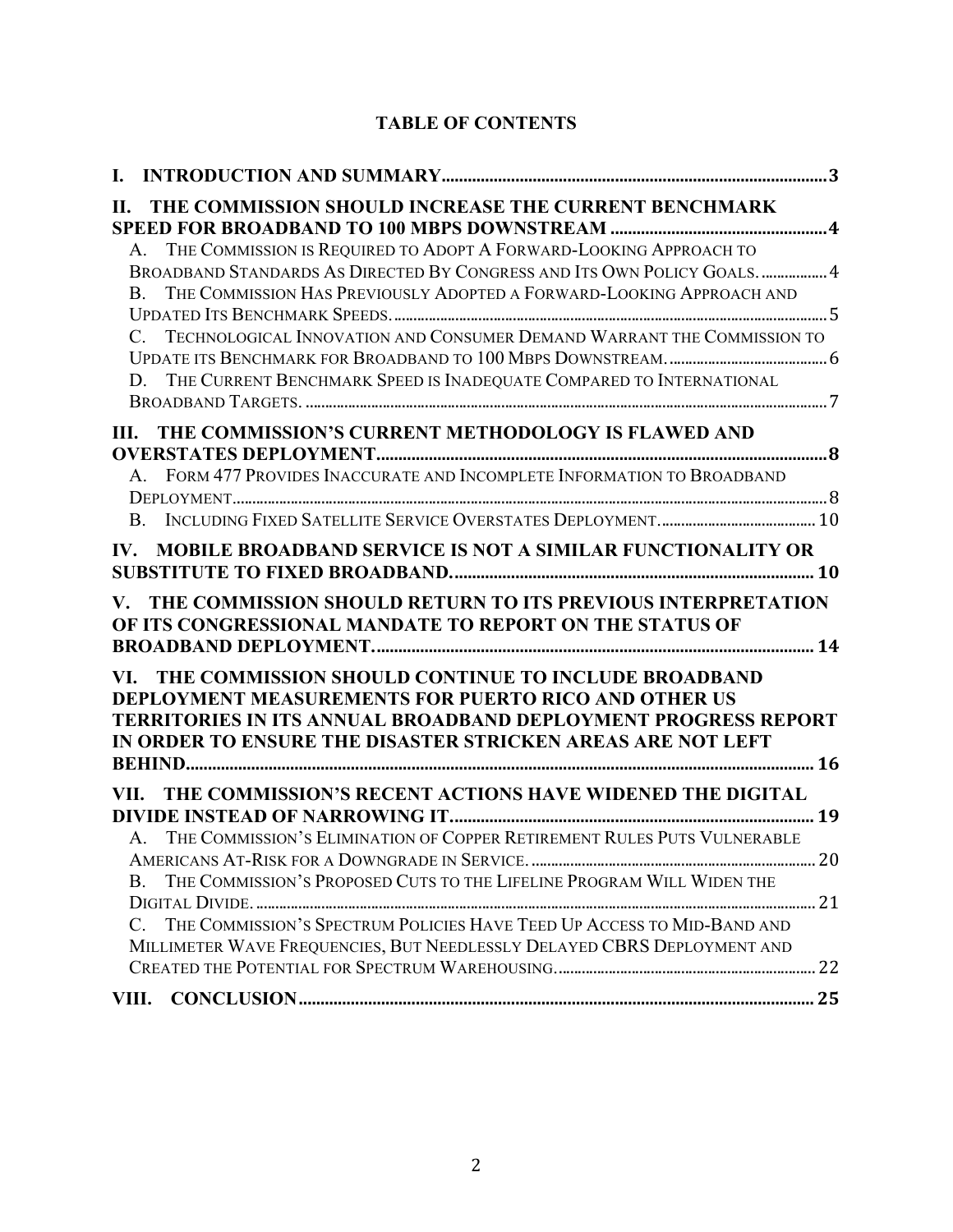#### **I. INTRODUCTION AND SUMMARY**

Public Knowledge and Common Cause submit these comments in response to the Federal Communications Commission's ("FCC" or "Commission") *Notice of Inquiry* ("*NOI*") seeking comment on whether advanced telecommunications capability is being deployed to all Americans in a reasonable and timely fashion.<sup>1</sup> After three years of maintaining the current benchmark broadband speed, the Commission should take a bold, forward-looking approach and increase the national broadband standard from 25 megabits per second to 100 megabits per second ("Mbps"). Technological innovation and consumer demand warrant the increased broadband standard. The Commission also has an opportunity to conduct an honest assessment of the state of broadband availability in the nation, both its successes and remaining challenges. However, its current interpretation of its Congressional mandate under section 706, reliance on Form 477 data, and methodology to evaluate broadband availability are all pitfalls that can lead the Commission to overstate deployment and paint an inaccurate picture of broadband access. The *NOI* also asks to what extent mobile and fixed broadband services are substitutes of each other. But little has changed since the Commission's last report for it to now find the two services are equivalent substitutes.

The Commission should continue to include broadband deployment measurements for Puerto Rico and other U.S. territories in its annual broadband deployment progress report in order to ensure the disaster stricken areas are not left behind. Finally, the Commission's actions on a number of broadband related issues from copper retirement, to Lifeline, to spectrum have all widened the digital divide or unnecessarily slowed broadband deployment.

<sup>&</sup>lt;sup>1</sup> Inquiry Concerning Deployment of Advanced Telecommunications Capability to All Americans in a Reasonable and Timely Fashion, GN Docket No. 18-238, *Fourteenth Broadband Deployment Report Notice of Inquiry*, FCC 18-119 (rel. Aug. 9, 2018) ("*NOI*"). <sup>2</sup> *See NOI* at 4.

<sup>3</sup> *See* Broadband Data Improvement Act, S. 1492, 114th Cong. (2007).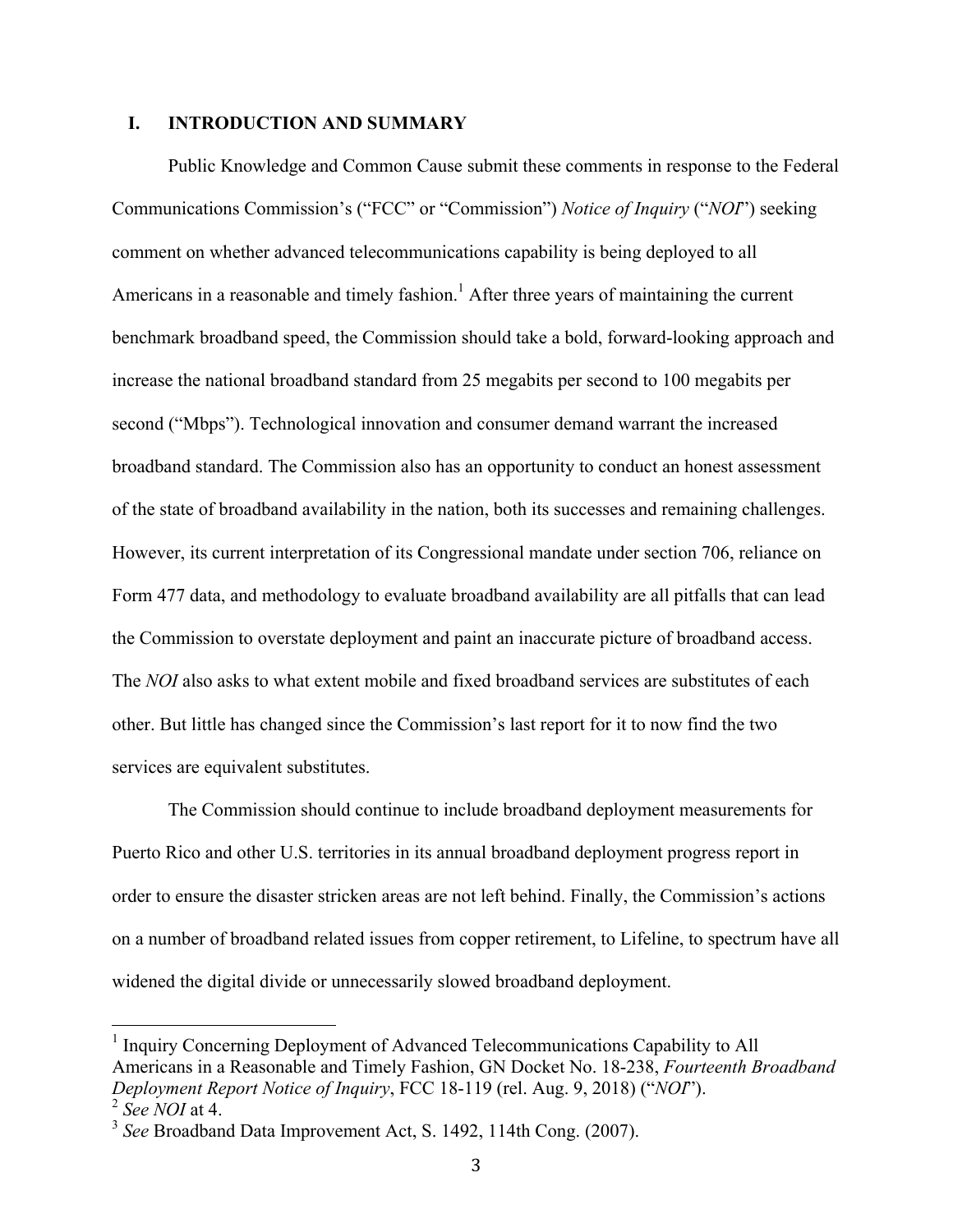#### **II. THE COMMISSION SHOULD INCREASE THE CURRENT BENCHMARK SPEED FOR BROADBAND TO 100 MBPS DOWNSTREAM**

#### **A. The Commission is Required to Adopt A Forward-Looking Approach to Broadband Standards As Directed By Congress and Its Own Policy Goals.**

The Commission's *NOI* proposes to maintain the current benchmark broadband speed for assessing whether advanced telecommunications capability is being deployed to all Americans.<sup>2</sup>

However, under the Broadband Data Improvement Act ("BDIA"), the Commission is mandated to continuously improve the standard for broadband.<sup>3</sup> Since the enactment of the BDIA in 2008, Congress has directed the FCC to conduct its annual broadband deployment report with particular ends in mind and with recourse to a specific framework. One of those particular ends was to adopt a forward-looking approach to broadband deployment. The Senate Report of the BDIA noted that the Commission should continue to revise the standard for broadband upward, based on projected future needs from emerging patterns of business use and behavior and with reference to speeds and prices available in other countries.<sup>4</sup> The same themes were reflected when the House considered the BDIA: the need for forward-looking metrics to ensure that all Americans have access to ever better and more affordable broadband, and concern that other developed countries were deploying superior infrastructure and more affordable services.<sup>5</sup> Therefore, the *NOI's* proposal to maintain the current benchmark broadband speed

 <sup>2</sup> *See NOI* at 4.

<sup>3</sup> *See* Broadband Data Improvement Act, S. 1492, 114th Cong. (2007).

<sup>4</sup> *See* S. Rep. No. 110-204, at 1-5, *as reprinted in* 2008 U.S.C.C.A.N. 1707, 1707-09. Notably, this was not changed by the recent adoption of the RAY BAUM'S Act. *See* Consolidated Appropriations Act, 2018, Pub. L. No. 114-131, Div. P-Repack Airwaves Yielding Better Access for Users of Modern Services Act of 2018, § 402, 132 Stat. 348 (2018).

<sup>5</sup> *See* 47 U.S.C. §§ 1301-1305 (2008); *see also* 154 Cong. Rec. H10618-02 (2008) (the House passed S. 1492 as passed by the Senate. As a consequence, there is no House Report or Conference Report).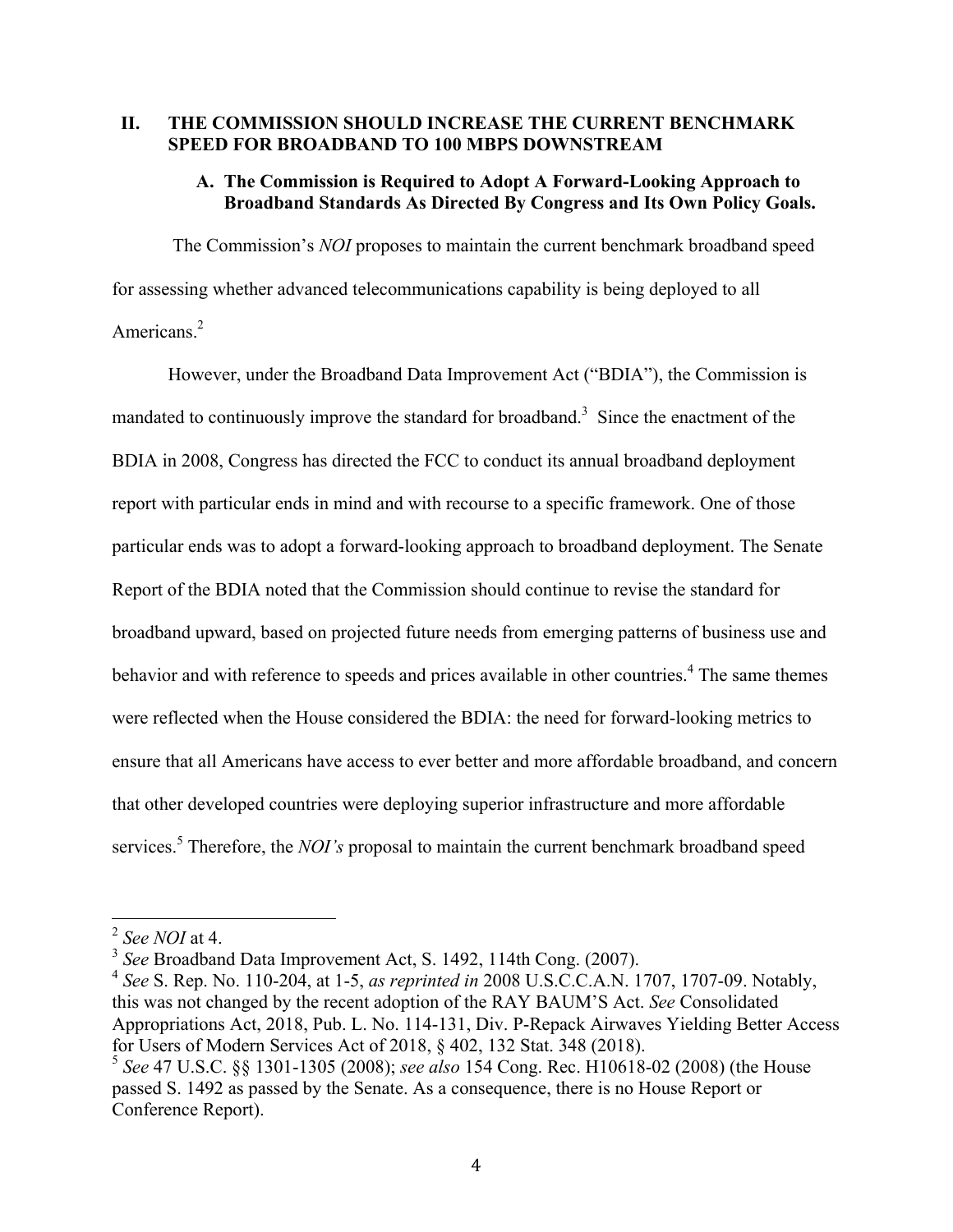without even inquiring what future benchmarks may be necessary runs contrary to the Commission's congressional mandate.

The Commission's own policy goals also require the agency to adopt a forward-looking approach to broadband standards. In its Measuring Broadband America Program, the Commission has set a goal of "continuing to evolve the speeds and quality of service at which broadband access is commonly available to the American public."6 As part of its objective to promote universal service of communications technology, the Commission is also required to establish "an evolving level of telecommunications services…taking into account advances in telecommunications and information technologies and services."7

#### **B. The Commission Has Previously Adopted a Forward-Looking Approach and Updated Its Benchmark Speeds.**

In prior Broadband Deployment Progress Reports, the Commission adopted a forwardlooking approach and updated its benchmark speed when warranted. For example, in its *Sixth Report*, the Commission took "the overdue step of raising the minimum speed threshold for broadband" to 4 Mbps downstream.<sup>8</sup> The FCC stated that "technologies, retail offerings, and demand among consumers have evolved in ways that demand increasing amounts of bandwidth."<sup>9</sup> In its 2015 report, the Commission again raised the broadband benchmark speed to

 <sup>6</sup> FCC, *Measuring Broadband America, Fixed Broadband Report* (2016),

https://www.fcc.gov/reports-research/reports/measuring-broadband-america/measuring-fixedbroadband-report-2016.

 $7$  47 U.S.C. § 254(c)(1).

<sup>8</sup> *See* Inquiry Concerning the Deployment of Advanced Telecommunications Capability to All Americans in a Reasonable and Timely Fashion, and Possible Steps to Accelerate Such Deployment Pursuant to Section 706 of the Telecommunications Act of 1996, as Amended by the Broadband Data Improvement Act, GN Docket Nos. 09-137, 09-51, *Sixth Broadband Deployment Report*, 25 FCC Rcd 9556, 9558 (2010).  $9\dot{d}$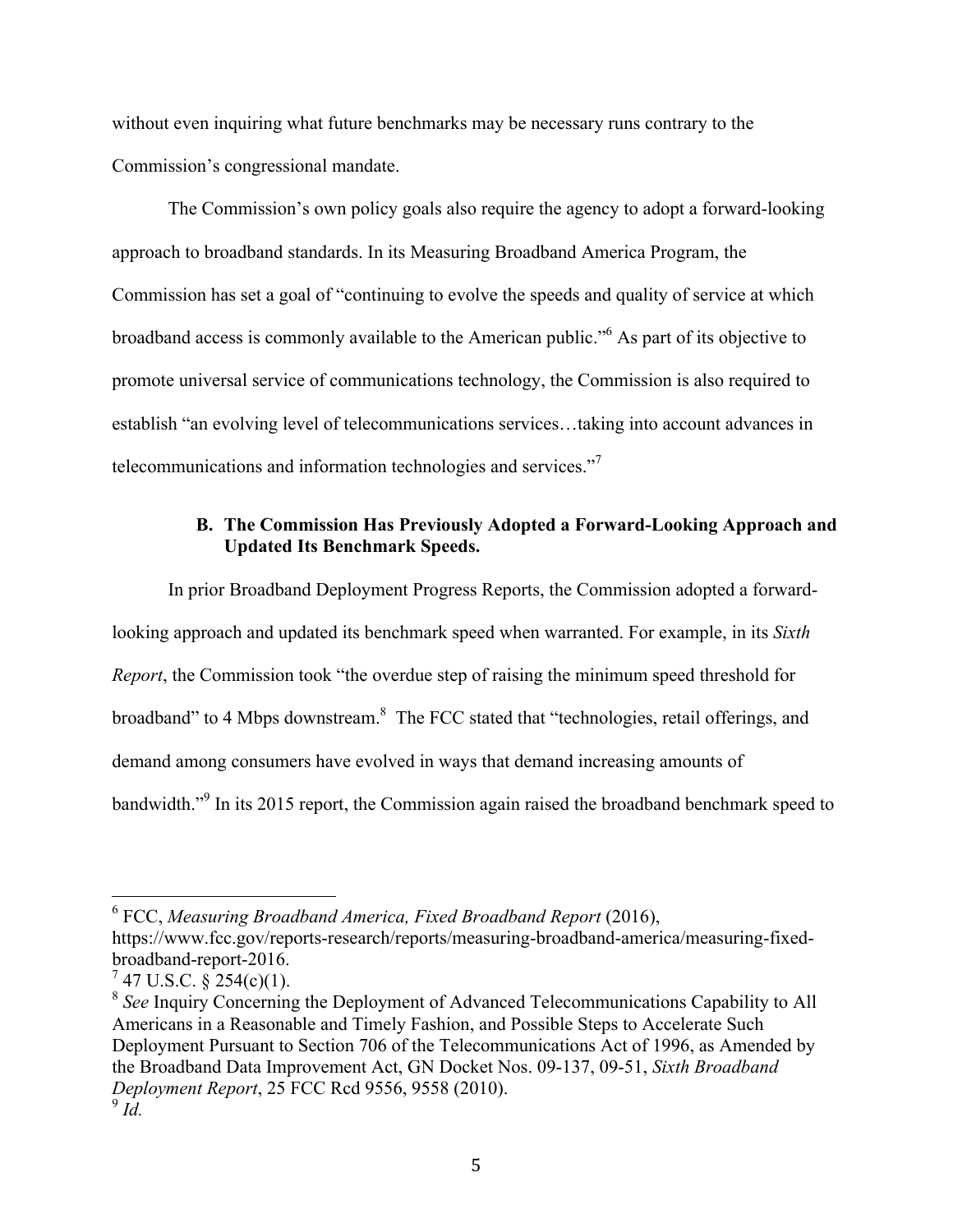25 Mbps.10 Here, the Commission once again acknowledged that it is required to reassess "the existing speed benchmark to reflect advancements over time."<sup>11</sup>

# **C. Technological Innovation and Consumer Demand Warrant the Commission to Update its Benchmark for Broadband to 100 Mbps Downstream.**

Technological innovation and consumer demand for faster broadband warrant the Commission to update its benchmark speed from 25 Mbps to 100 Mbps downstream. Since the 2015 Report, online innovation has dramatically grown with the increasing use of Over-the-op ("OTT") streaming services. For example, Free Press notes that 25 OTT video services launched in 2015 and another 17 launched in 2016.<sup>12</sup> Further, OTT video providers are offering more of their programming with 4k streaming capabilities.<sup>13</sup> Streaming in 4k requires high bandwidth capabilities; Amazon recommends a broadband connection of at least 15 Mbps and Netflix recommends 25 Mbps.<sup>14</sup> With multiple users in a household using the same broadband connection, the Commission's current benchmark speed is inadequate for what is increasingly becoming consumers' primary way to stream online video. Other high bandwidth applications of broadband have also dramatically grown over the years, such as online video game distribution

<sup>&</sup>lt;sup>10</sup> See Inquiry Concerning the Deployment of Advanced telecommunications Capability to All Americans in a Reasonable and Timely Fashion, and Possible Steps to Accelerate Such Deployment Pursuant to Section 706 of the Telecommunications Act of 1996, as Amended by the Broadband Data Improvement Act, GN Docket No. 14-126, *2015 Broadband Progress Report and Notice of Inquiry on Immediate Action to Accelerate Broadband Deployment*, 30 FCC Rcd 1375, 1377 (2015).

 $11$  *Id.* 

<sup>12</sup> *See* S. Derek Turner, *It's Working: How the Internet Access and Online Video Markets are Thriving in the Title II Era*, Free Press (May 2017),

https://www.freepress.net/sites/default/files/2018-06/internet-access-and-online-video-marketsare-thriving-in-title-II-era.pdf.

<sup>13</sup> *See* Jefferson Graham, *More 4k TV programming finally here in 2016*, USA Today (Jan. 1, 2016), https://www.usatoday.com/story/tech/2016/01/01/more-4k-tv-programming-finally-here-2016/78087454/.

<sup>14</sup> *See* Rob Pergoraro, *You're buying a 4k TV. How much internet bandwidth do you need?* USA Today (Dec. 10, 2017), https://www.usatoday.com/story/tech/columnist/2017/12/10/yourebuying-4-k-tv-how-much-internet-bandwidth-do-you-need/933989001/.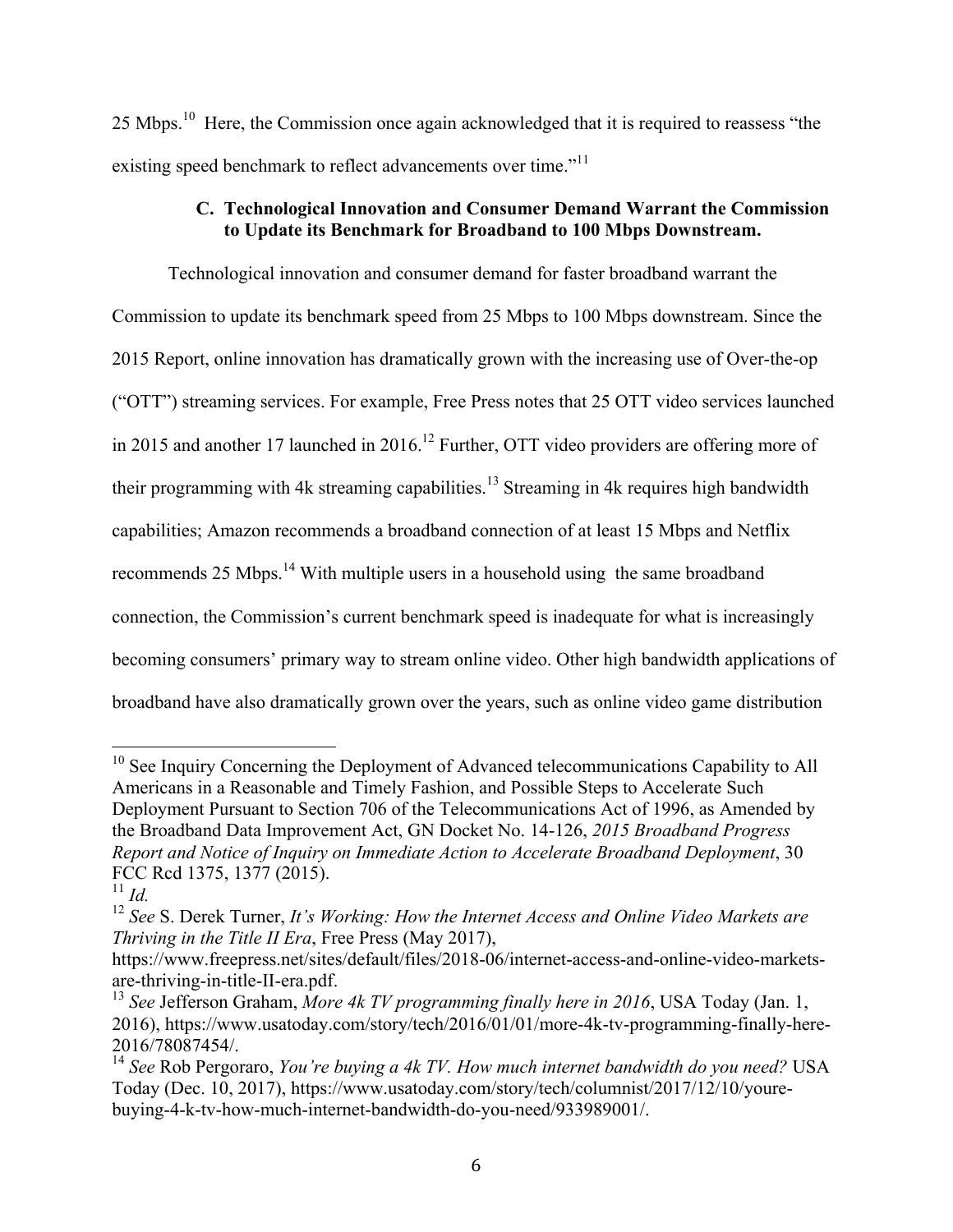and the cloud storage market.<sup>15</sup> Increasing the broadband benchmark speed is also important as households connect an increasing amount of devices for a variety of activities such as online educational classes, and video conferencing. Further, as more households use broadband for an increasing number of high-bandwidth uses such as telemedicine<sup>16</sup> and internet of things devices, faster broadband speeds are required. Therefore, the Commission should adopt a forwardlooking approach and increase the benchmark for broadband speed to 100 Mbps downstream to take into account the needs of consumers today but also the near future.

# **D. The Current Benchmark Speed is Inadequate Compared to International Broadband Targets.**

The current benchmark speed of 25 Mbps downstream and 3 Mbps upstream falls woefully short of international broadband targets. The European Union in its Single Digital Market directive has a goal of universal 100 Mbps downstream.<sup>17</sup> The European Union also instituted an action plan in 2016 to transform the countries of the European Union into gigabit societies by 2025.<sup>18</sup>

The Commission's proposal to maintain the current benchmark speed comes at a time when the United States occupies a low-ranking position in international rankings of broadband capabilities. According to the Commission's own data, the United States ranked 10th out of 28 countries in 2016 in terms of fixed broadband download speeds and 24th out of 28 countries with

<sup>&</sup>lt;sup>15</sup> See Comments of the Open Technology Institute at New America, GN Docket No. 17-199, at 22-23 (filed Sept. 21, 2017).

<sup>16</sup> *See, e.g.* Promoting Telehealth in Rural America, WC Docket No. 17-310, *Report and Order*, FCC 18-82, Statement of Chairman Ajit Pai (rel. June 25, 2018).

<sup>&</sup>lt;sup>17</sup> See European Commission, "Digital Single Market: Broadband Europe," https://ec.europa.eu/digital-single-market/en/broadband-europe.  $18 \dot{I}$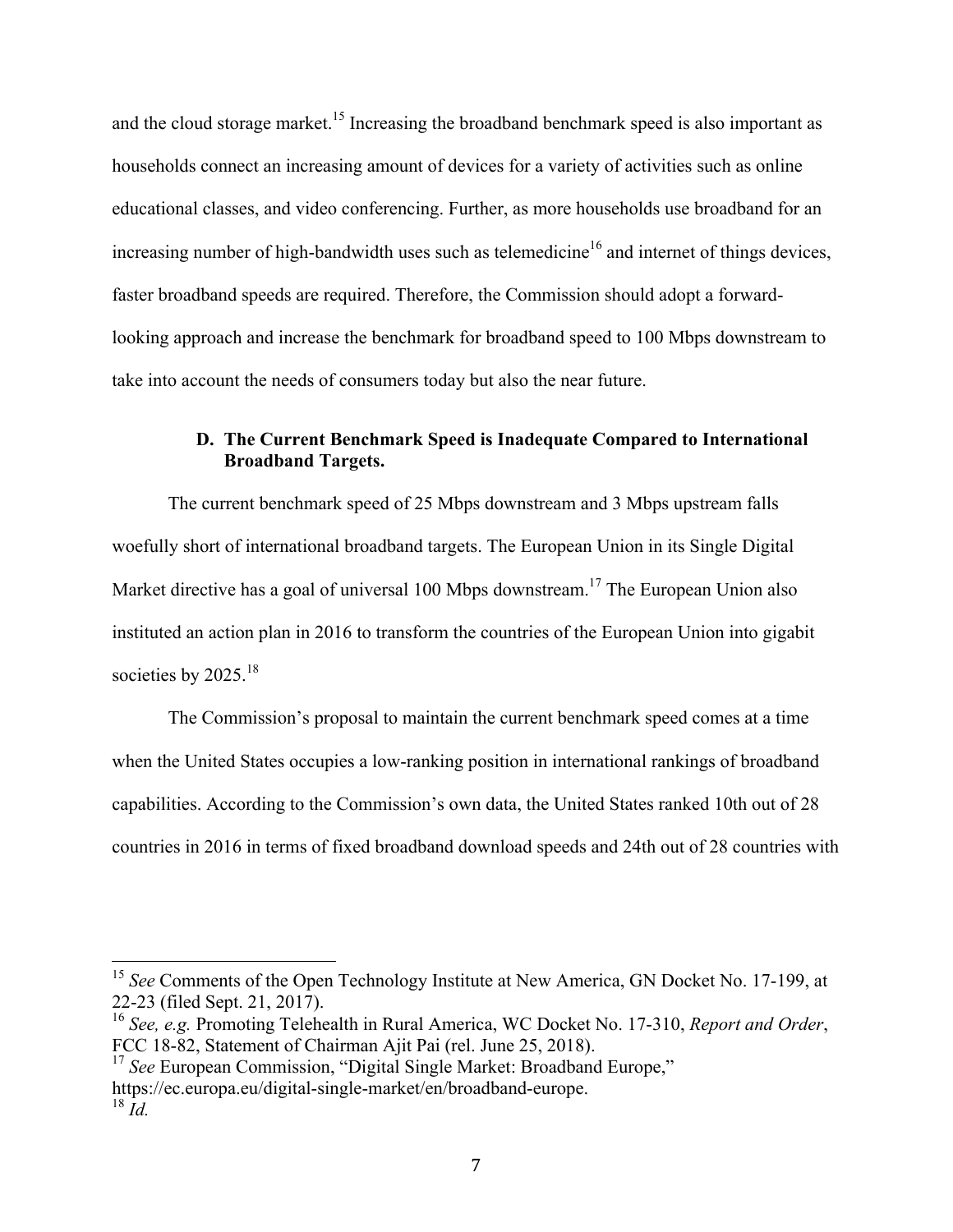regard to mobile download speeds.<sup>19</sup> Several Commissioners have stated that the FCC's goal is to win the international race to  $5G<sup>20</sup>$ . The Commission should be as equally committed to winning the race on fiber and setting the benchmark speeds for both fixed and mobile broadband. As the Commission is well-aware, 5G wireless networks and gigabit wireless speeds will ultimately rely on the availability of a robust fiber network. America cannot win the "race to 5G" if she is wearing DSL shoes. Maintaining the current benchmark speed for broadband only places the nation at a disadvantageous position in the global broadband marketplace.

# **III. THE COMMISSION'S CURRENT METHODOLOGY IS FLAWED AND OVERSTATES DEPLOYMENT.**

# **A. Form 477 Provides Inaccurate and Incomplete Information to Broadband Deployment.**

The Commission's *NOI* proposes to continue using FCC Form 477 deployment data for fixed services.<sup>21</sup> However, data sourced from Form 477 is widely recognized as inaccurate for several reasons. First, Form 477 data reports broadband service at the census block level, and the Commission considers an entire census block fully served if a single residence on the block is served.<sup>22</sup> Second, Form 477 data is self-reported by broadband providers without independent verification. As the Commission has already acknowledged, this likely overstates the availability of broadband throughout an area.<sup>23</sup> Indeed, a recent Government Accountability Office ("GAO")

 <sup>19</sup> *International Comparison Requirements Pursuant to the Broadband Data Improvement Act*, Sixth Report, 33 FCC Rcd 978 ¶¶ 9-10 (2018).

<sup>&</sup>lt;sup>20</sup> Remarks of FCC Chairman Ajit Pai at the Wireless Infrastructure Association Connectivity Expo (May 23, 2018), https://docs.fcc.gov/public/attachments/DOC-350919A1.pdf; Remarks of FCC Comissioner Brendan Carr at CTIA's Race to 5G Summit: "Next Steps on the Path to 5G" (April 19, 2018), https://www.fcc.gov/document/commissioner-carr-remarks-race-5g-summit.  $^{21}$  *NOI* at  $\P$  16.

<sup>22</sup> *See* FCC, Fixed Broadband Deployment Data from FCC Form 477,

https://www.fcc.gov/general/broadband-deployment-data-fcc-form-477.

<sup>23</sup> *NOI* at ¶ 16.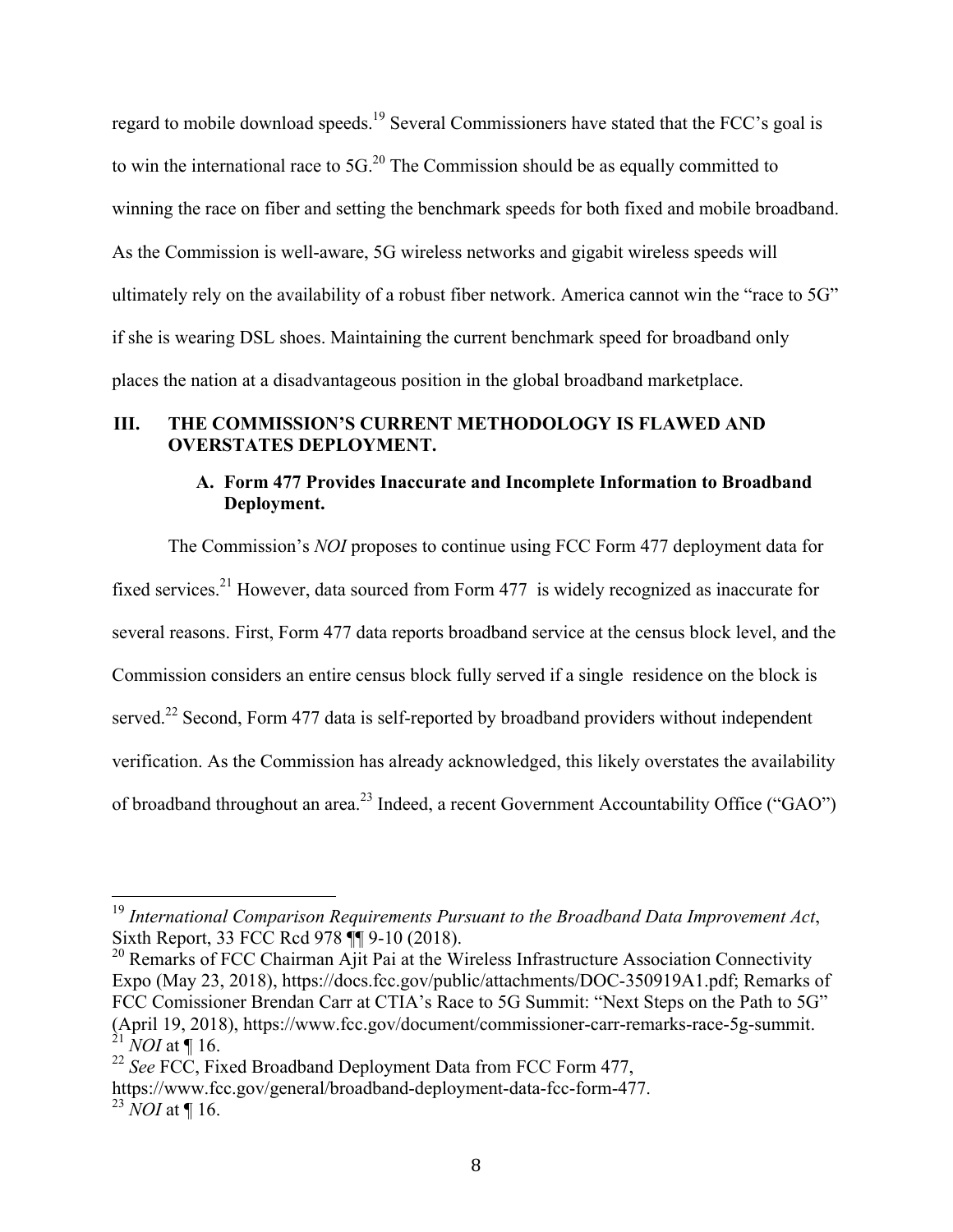report confirmed that the FCC's data overstates broadband access on tribal lands.<sup>24</sup> The GAO's report *specifically* cited the FCC's method of data collection under Form 477 as the cause to overstatements of broadband availability on tribal lands.<sup>25</sup> Overstatements of broadband availability and inaccurate data prevent both Congress and the FCC from enacting policies that ensure unserved areas get the necessary resources to achieve broadband access.

The FCC also fails to measure some key metrics in its Form 477 data collection such as pricing and quality of service. Given that cost is consistently cited as the main barrier to broadband adoption,  $^{26}$  pricing information is critical to evaluating broadband availability. As Commissioner Clyburn stated, "service cannot truly be *available* if you cannot *afford* it."27 Broadband quality is a metric that ensures consumers have access to reliable broadband.

Further, the recent GAO report found that "quality of service is a key component of access to broadband and that routine outages, slow speeds, and high latency keep people on tribal lands from consistently accessing the Internet."<sup>28</sup> Coupled with the Commission's recent deregulation of copper retirement and network transition rules, consumers across the nation are likely to see a downgrade in service as carriers retire their legacy services, arguably rendering them unserved.Without incorporating these metrics into its methodology, the Commission will continue to receive an incomplete picture of broadband availability.

 <sup>24</sup> GAO, *Broadband Internet: FCC's Data Overstate Access on Tribal Lands*, (Sept. 2018), https://www.gao.gov/assets/700/694386.pdf ("*GAO Tribal Broadband Report*"). <sup>25</sup> *Id.* at 17.

<sup>26</sup> Rani Molla, *More than 60 million urban Americans don't have access to or can't afford broadband internet*, Recode (June 20,2017),

https://www.recode.net/2017/6/20/15839626/disparity-between-urban-rural-internet-accessmajor-economies.

 $27$  Inquiry Concerning Deployment of Advanced Telecommunications Capability to All Americans in a Reasonable and Timely Fashion*,* GN Docket No. 17-199, *2018 Broadband Deployment Report*, Dissenting Statement of Comissioner Clyburn, 33 FCC Rcd 1660 (2018) ("*2018 Broadband Deployment Report*").

<sup>28</sup> *GAO Tribal Broadband Report* at 22.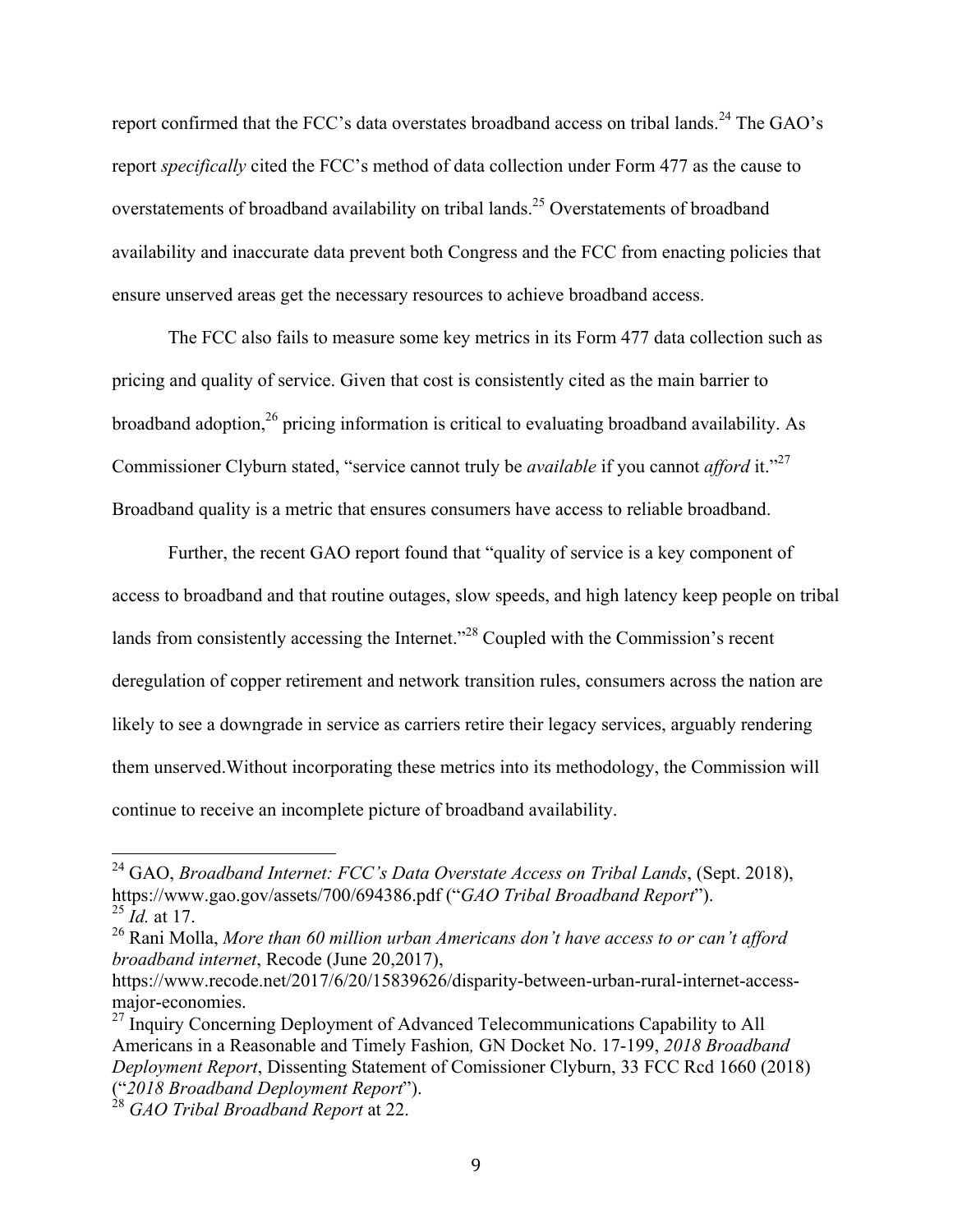#### **B. Including Fixed Satellite Service Overstates Deployment.**

The *NOI* proposes once again to include fixed satellite services as part of its assessment of broadband deployment.29 While satellite service has made improvements, the technology still has higher latency, is more susceptible to weather disruptions, and faces other performance issues that can make it inadequate to other fixed broadband services like cable and fiber.<sup>30</sup> As a result, including satellite services in measuring broadband availability can significantly overstate deployment. The Commission should separately analyze satellite broadband deployment until it becomes as adequate as other fixed broadband technologies.

# **IV. MOBILE BROADBAND SERVICE IS NOT A SIMILAR FUNCTIONALITY OR SUBSTITUTE TO FIXED BROADBAND.**

The *NOI* seeks comment to what extent mobile and fixed broadband services are

substitutes for each other.<sup>31</sup> Little has changed since the publication of the 2018 Broadband

*Deployment Progress Report* ("*2018 Report*") for the Commission to now suddenly find fixed

and mobile broadband services are equivalent substitutes. Fixed and mobile broadband

connections should continue to be seen as complementary products that the Commission

measures separately. As the Commission has previously found, "fixed and mobile broadband are

often used in conjunction with one another and, as such, are not functional substitutes."<sup>32</sup> Indeed,

 <sup>29</sup> *NOI* at ¶ 17.

<sup>30</sup> *See* Brian Whitacre, Roberto Gallardo, Angela Siefer, and Bill Callahan, *The FCC's Blurry Vision of Satellite Broadband*, (March 26, 2018), https://www.dailyyonder.com/fccs-blurryvision-satellite-

broadband/2018/03/26/24739/?utm\_campaign=Newsletters&utm\_source=sendgrid&utm\_mediu m=email.

<sup>31</sup> *NOI* at 5.

<sup>&</sup>lt;sup>32</sup> Inquiry Concerning the Deployment of Advanced telecommunications Capability to All Americans in a Reasonable and Timely Fashion, and Possible Steps to Accelerate Such Deployment Pursuant to Section 706 of the Telecommunications Act of 1996, as Amended by the Broadband Data Improvement Act, GN Docket No. 15-191, *2016 Broadband Progress*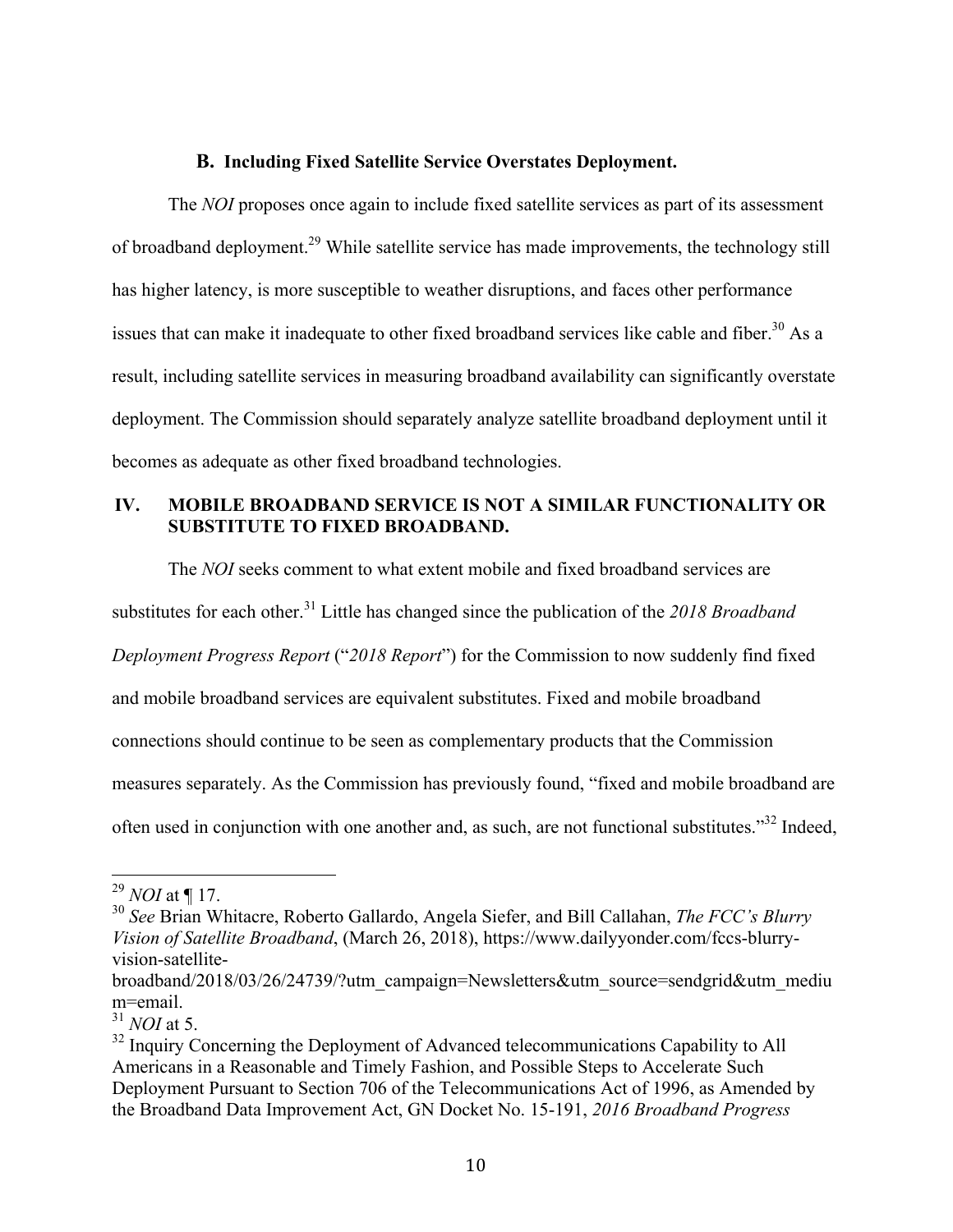the technological characteristics combined with consumer expectations make fixed and mobile services distinct, complementary products. For example, mobile broadband services typically come with data caps where the mobile network operator places a limit on the amount of data a customer can use over their internet connection.<sup>33</sup> Once a customer reaches that limit, the mobile carrier engages in certain actions such as slowing down data speeds or charging fees for data overages. This makes it difficult for consumers to continuously use data-intensive applications like video streaming or file downloads on a mobile connection, compared to a fixed connection where large amounts of data usage are generally permitted and speeds are typically not throttled for heavy usage.

Other key character differences between fixed and mobile broadband include pricing models, variability of speed, and reliability.<sup>34</sup> These characteristics fortify the argument that fixed and mobile broadband serve different needs, and surveys of consumer attitudes generally show the same result. Users typically see fixed and mobile as complementary ways to get online, and have clear views about which service is suited to which particular task. For example 63% of respondents to one survey reported themselves as "not likely at all" to cancel home broadband and go mobile-only.35

<u> 1989 - Andrea Santa Andrea Santa Andrea Santa Andrea Santa Andrea Santa Andrea Santa Andrea Santa Andrea San</u>

*Report*, 31 FCC Rcd 669 ¶ 24 (2016) ("*2016 Broadband Report*"); *see also 2018 Broadband Deployment Report* at ¶ 18 (finding that mobile services are not full substitutes for fixed services).

<sup>33</sup> *See* Data Caps, Public Knowledge, https://www.publicknowledge.org/issues/data-caps. 34 *See* Karl Bode, *Unlimited Wireless No Threat to Fixed ISPs (Yet), Analyst Says*, DSLReports

<sup>(</sup>April 17, 2017), http://www.dslreports.com/shownews/Unlimited-Wireless-No-Threat-to-Fixed-ISPs-Yet-Analyst-%20Says-139362 (stating that mobile broadband "typically offers lower speeds and weaker reliability than its wireline counterparts").

<sup>35</sup> *See* John Horrigan, Smartphones and Broadband: *Tech users see them as complements and very few would give up their home broadband subscription in favor of their smartphone* (November 2014), at 8,

https://www.publicknowledge.org/assets/uploads/blog/Smartphones\_and\_Broadband.pdf.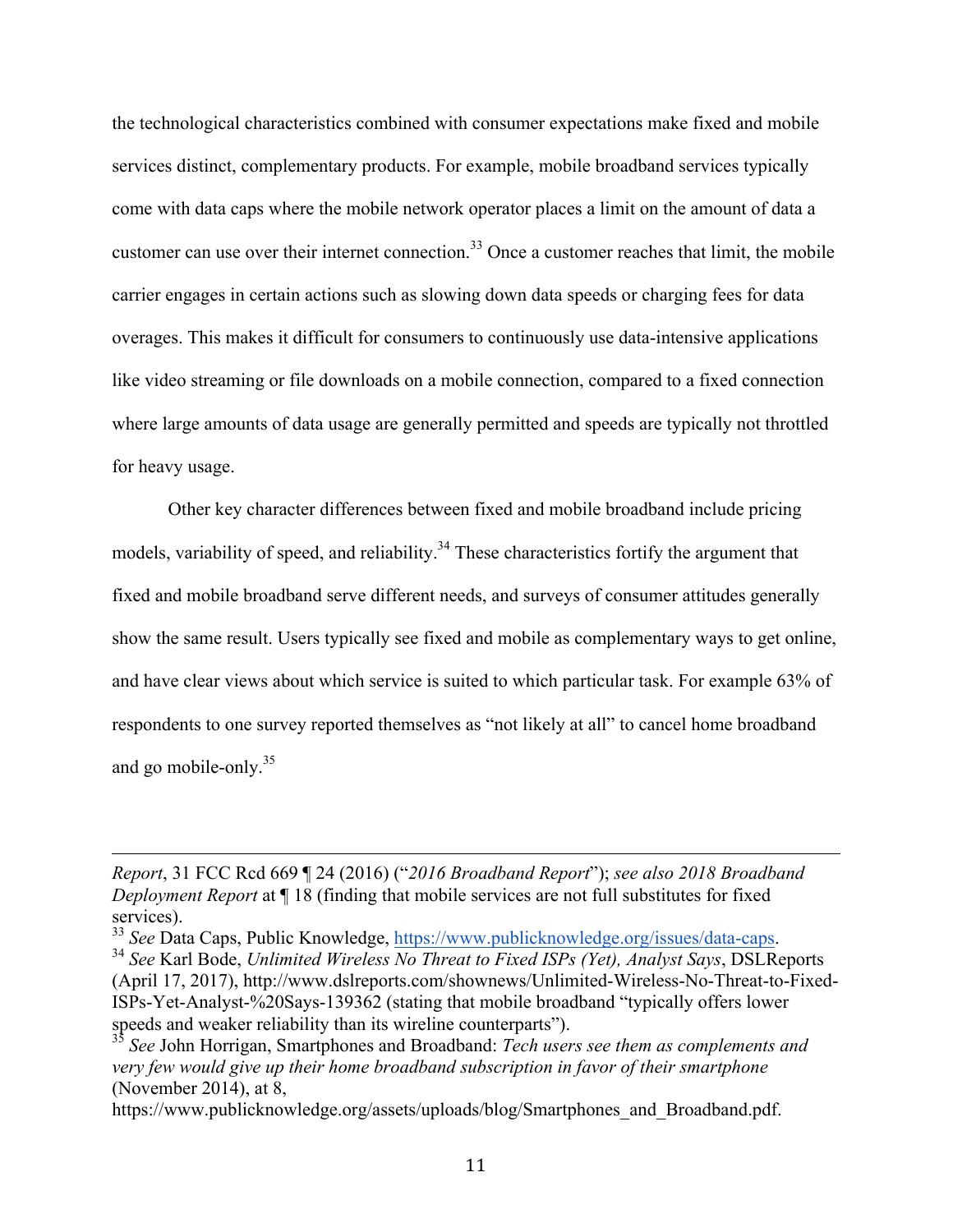Lumping fixed and mobile broadband technologies together for the purposes of measuring broadband deployment would distort the marketplace and likely paint too rosy a picture of the state of broadband availability and deployment. For example, if the Commission determines a consumer has access to two broadband providers (one mobile and one fixed), this would assume the consumer has multiple options for broadband access when in reality they only have access to one fixed provider and one mobile provider. This type of analysis could prevent the Commission or Congress from enacting policies that ensure robust broadband access for both fixed and wireless services. This is increasingly important as studies indicate a majority of Americans rely on both fixed and mobile broadband for service, and that those who are smartphone-only are disproportionately low-income Americans.<sup>36</sup>

As the Commission examines new and emerging technologies when measuring broadband deployment, it should not consider the next generation of mobile wireless service - 5G - as a substitute for fixed broadband. First, it is important to note that 5G networks are still years away from being deployed as fully-realized commercial services.<sup>37</sup> Indeed, the standard for 5G was completed merely a few months ago, and there is still much work to be done in finalizing these specifications and actually building out hardware and infrastructure.<sup>38</sup> Second, while 5G networks promise to offer faster speeds, less latency, and greater capacity, in some cases they

<sup>&</sup>lt;sup>36</sup> Pew Research Internet Broadband Fact Sheet, http://www.pewinternet.org/fact-sheet/internetbroadband/. 37 Dexter Johnson, *5G Poised For Commercial Rollout by 2020*, IEEE Spectrum (May 2, 2018).

https://spectrum.ieee.org/tech-talk/telecom/wireless/5g-is-meeting-its-targets-for-2020 commercial-rollout.

<sup>38</sup> *See* Monica Alleven, *3GPP puts finishing touch on Standalone version of 5G standard,* FierceWireless (June 14, 2018), https://www.fiercewireless.com/wireless/3gpp-puts-finishingtouch-standalone-version-5g-standard.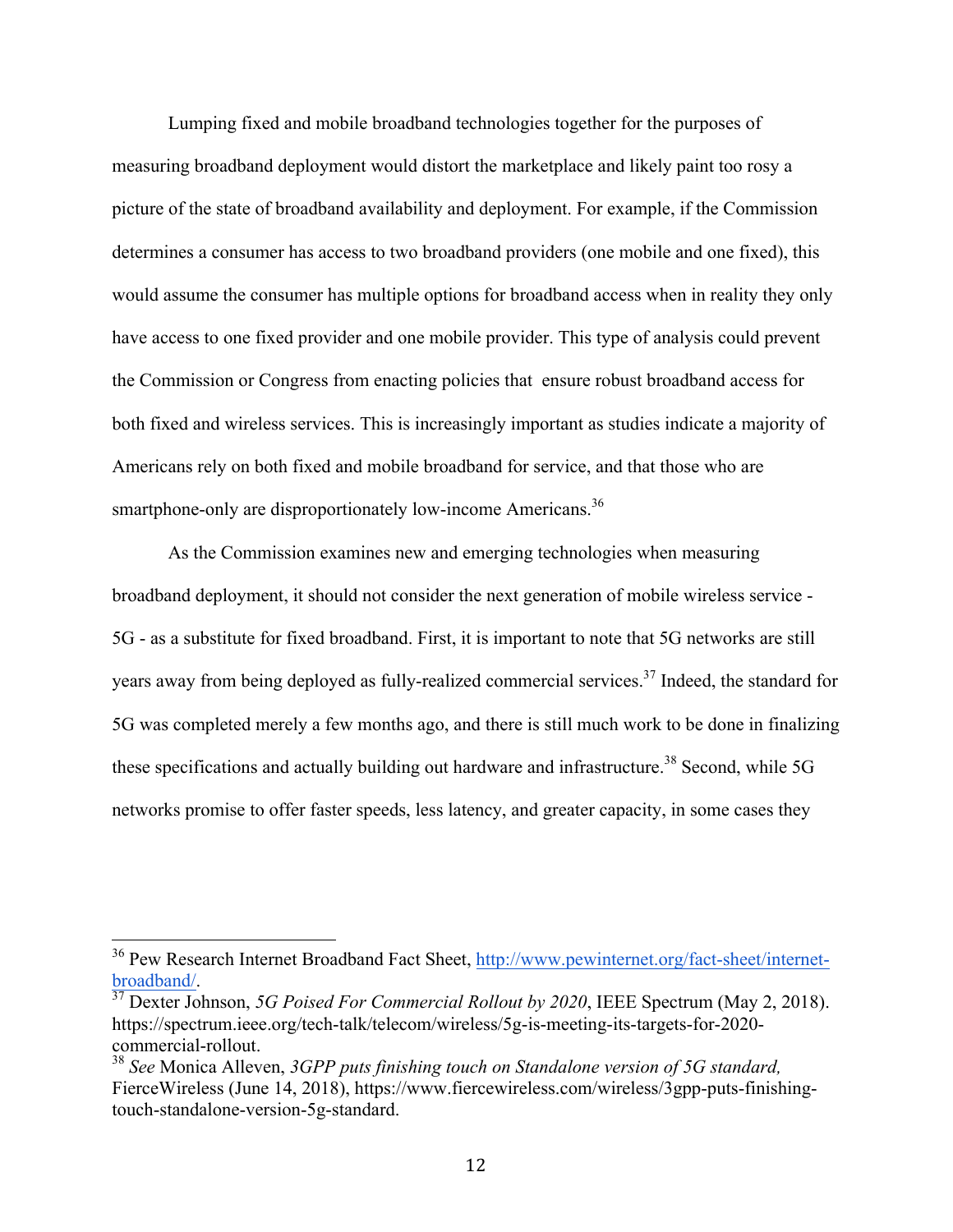will only be a minor improvement to 4G LTE.<sup>39</sup> Critically, this does not address problems with reliability of connection, persistence of available speed, or other features that distinguish mobile from fixed broadband. In these instances, the Commission must look at 5G as another mobile wireless service and treat it as a distinct product market from fixed broadband.

Finally, the term "5G" has evolved to mean different products over time and potentially even different deployment plans. Carriers like AT&T plan on deploying 5G using millimeter wave spectrum.<sup>40</sup> Other carriers may deploy 5G primarily using a combination of mid-band and low-band spectrum.<sup>41</sup> It is also unclear what percentage of the new capacity carriers will allocate to network segments dedicated to non-consumer uses such as connected cars or other IoT dedicated networks. The various deployment plans mean 5G will have a broad range of functionalities across multiple spectrum bands, giving consumers varying degrees of service. These uncertainties add more credence that the Commission should not give blanket treatment to anything labelled "5G," whether fixed or mobile, whether millimeter wave or other frequency, as a substitute for fixed broadband.<sup>42</sup>

<sup>41</sup> Sean Kinney, *FCC Moves to open mid-band spectrum for 5G*, RCR Wireless,

 <sup>39</sup> *See* Dave Burstein, *5G NR ONly 25% to 50% Faster, Not Truly a New Generation*, Wireless One, http://wirelessone.news/10-r/1036-5g-nr-only-25-to-50-faster-not-truly-a-new-generation (April 2018).

<sup>40</sup> *See* Colin Gibbs, *AT&T quietly acquires FiberTower for 24, 39 GHz spectrum*, FireceWireless (Feb. 1, 2017), https://www.fiercewireless.com/wireless/at-t-quietly-acquires-fibertower-for-24- 39-ghz-spectrum.

https://www.rcrwireless.com/20180713/policy/fcc-mid-band-spectrum-5g-tag17 (July 13, 2018).  $^{42}$  The one exception, obviously, is where "5G" spectrum is used to deploy fixed mobile services. *See, e.g.,* Dan Jones, "Verizon Fixed 5G, A Cable Competitor is Coming!" Light Reading (May 25, 2018), https://www.lightreading.com/mobile/5g/verizons-fixed-5g-a-cable-alternative-iscoming!/d/d-id/743405. In such cases, the Commission should follow it's usual practice of considering fixed wireless broadband service as a competitor to wireline.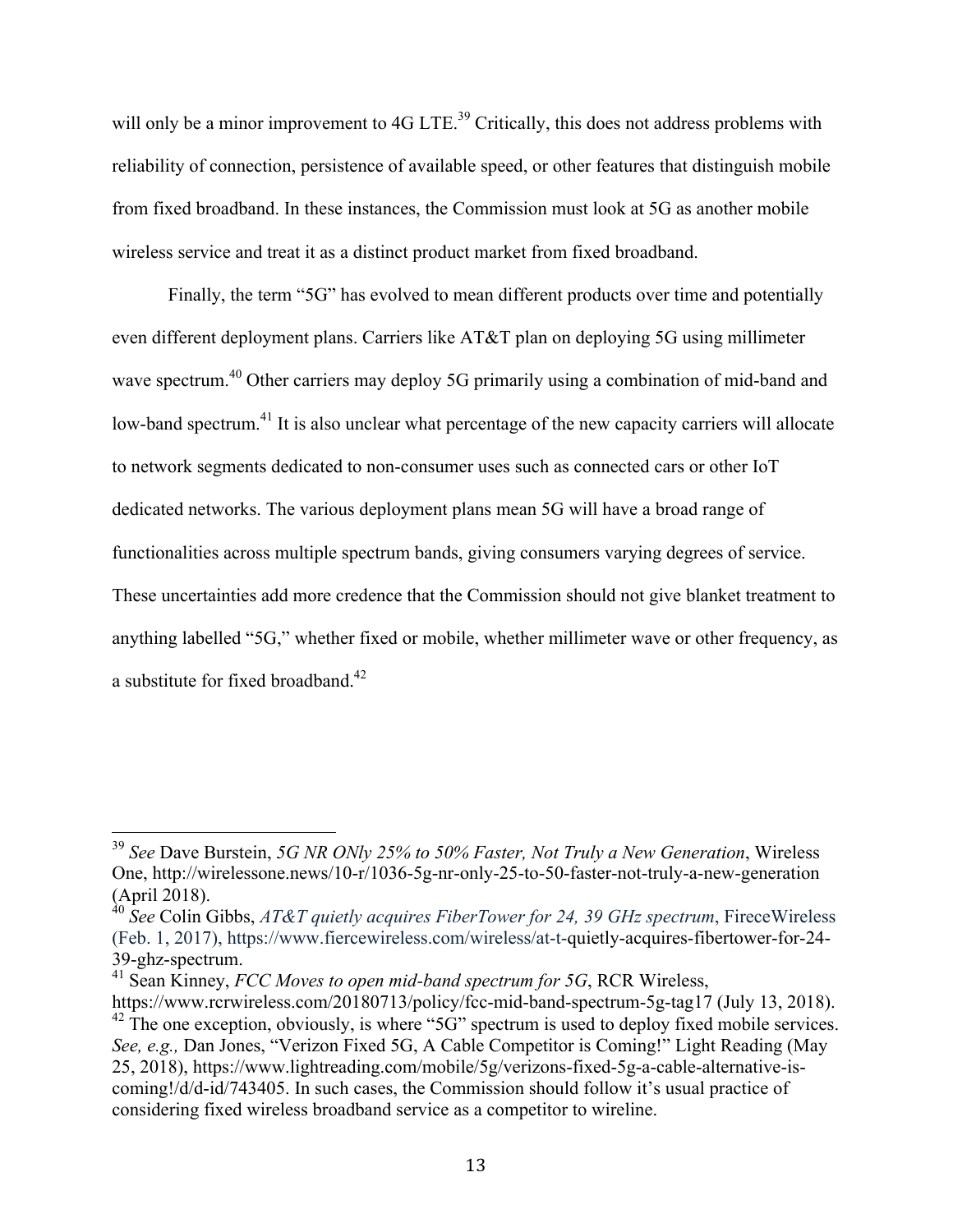## **V. THE COMMISSION SHOULD RETURN TO ITS PREVIOUS INTERPRETATION OF ITS CONGRESSIONAL MANDATE TO REPORT ON THE STATUS OF BROADBAND DEPLOYMENT.**

The *2018 Report* departed significantly from nearly a decade of precedent since the BDIA43 by concluding that broadband *is* being deployed to the U.S. in a timely and reasonable manner. "The Commission reasoned that the expression "is being deployed" as well as the language requiring an evaluation of whether the deployment is "reasonable and timely" indicated that Congress intended the Commission to evaluate the current state of deployment to all Americans and did not require each and every American to be served at that moment."<sup>44</sup> This interpretation of the Commission's congressional mandate is incorrect and misguided, and the Commission must not continue to base broadband measurements off of it.

A proper examination of the statutory framework, informed by the legislative history, makes clear that the proposal advanced in the *NOI* would constitute a further step backward from what Congress intended when it passed the BDIA in 2008. The BDIA was passed largely out of Congressional frustration for the Commission's failure to provide granular information on access, and expressed broad concern over the decline of the United States in broadband rankings relative to other developed countries.<sup>45</sup> Much like now, in the years leading up to 2008, the Commission regularly found that broadband was being deployed in a timely and reasonable manner, despite the fact that nearly all other reports and rankings of the broadband and digital infrastructure showed the United States falling behind other industrial nations at an increasing

<sup>&</sup>lt;sup>43</sup> *See* Broadband Data Improvement Act, 47 U.S.C. §§ 1301-1305 (2008) ("BDIA").<br><sup>44</sup> 2018 *Broadband Deployment Report* at ¶ 6.

<sup>&</sup>lt;sup>45</sup> *See* S. Rep. No. 110-204, at 1-5 (2007), as reprinted in 2008 U.S.C.C.A.N. 1707, 1707-09 ("BDIA Senate Report"); 154 Cong. Rec. H10618-02 (2008) (the House passed S. 1492 as passed by the Senate. As a consequence, there is no House Report or Conference Report).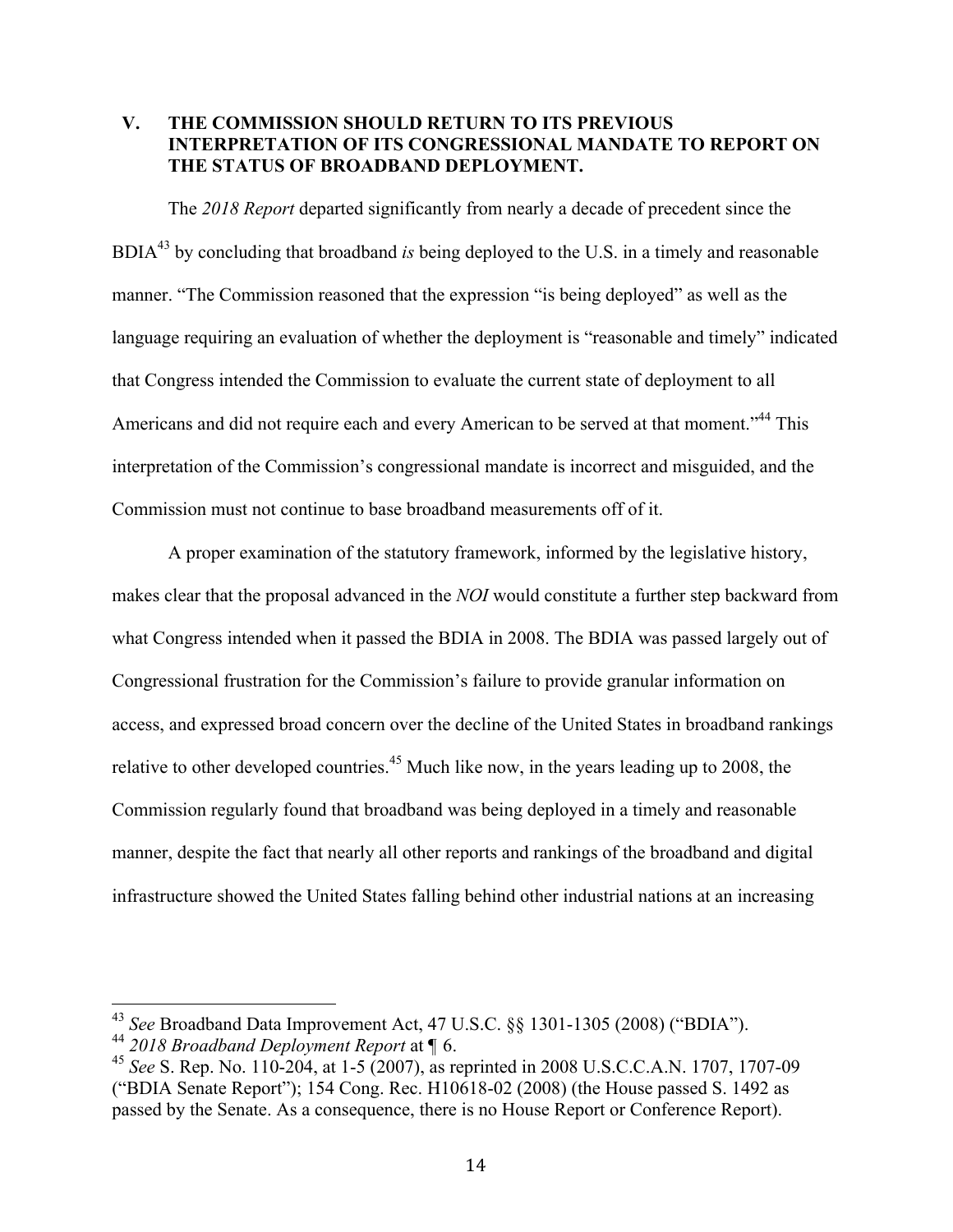and alarming rate.46 Additionally, the Commission's methodologies leading up to 2008, as pointed out by the GAO in a 2006 study,  $47$  were problematic and overstated the actual progress of broadband deployment.

In response to these concerns, Senator Daniel Inouye introduced S. 1492 in 2007.<sup>48</sup> The Senator's sponsor statement outlined failures of the Commission's approach, how those failures led to inaccurate data, and how Congress intended the FCC to correct these deficiencies. Notably, Inouye stressed that without more granular data, designed explicitly to determine where the United States lagged behind other developed nations, neither Congress nor the FCC could "craft policies that will increase the availability of affordable broadband service in all parts of the Nation."<sup>49</sup> At the committee hearing on the BDIA, Senator Inouve again made it clear that the Section 706 report was not intended to focus on existing deployments or on carriers, but to measure the overall availability of broadband to all Americans.<sup>50</sup> On introduction of S. 1492 on the floor of the House, the same themes were again stressed: frustration with the lack of data granularity, the need for forward looking metrics to ensure that all Americans have access to ever better and more affordable broadband, and concern that other developed countries were deploying superior infrastructure and more affordable services.<sup>51</sup>

The language of the BDIA also stresses these themes, and thus since 2008, the Commission has conducted its annual broadband deployment report with particular ends in mind

 <sup>46</sup> BDIA Senate Report at 2-4.

<sup>47</sup> United States Government Accountability Office, *Broadband Deployment Is Extensive Throughout the United States, but It Is Difficult to Assess the Extent of Deployment Gaps in Rural Areas*, GAO–06–426, 38 (May 2006).

<sup>48</sup> *See* S. 1492, 114th Cong. (2007).

<sup>49</sup> 153 Cong. Rec. S6849-01, S6860 (2007).

<sup>&</sup>lt;sup>50</sup> Consumer Benefits of Broadband Service: Hearing Before the S. Comm. On Commerce, Science and Transportation, 110th Cong. (2008) (statement of Daniel K. Inouye, Chairman, Commerce, Science and Transportation Committee).

<sup>51</sup> *See* 154 Cong. Rec. H10618-02 (2008).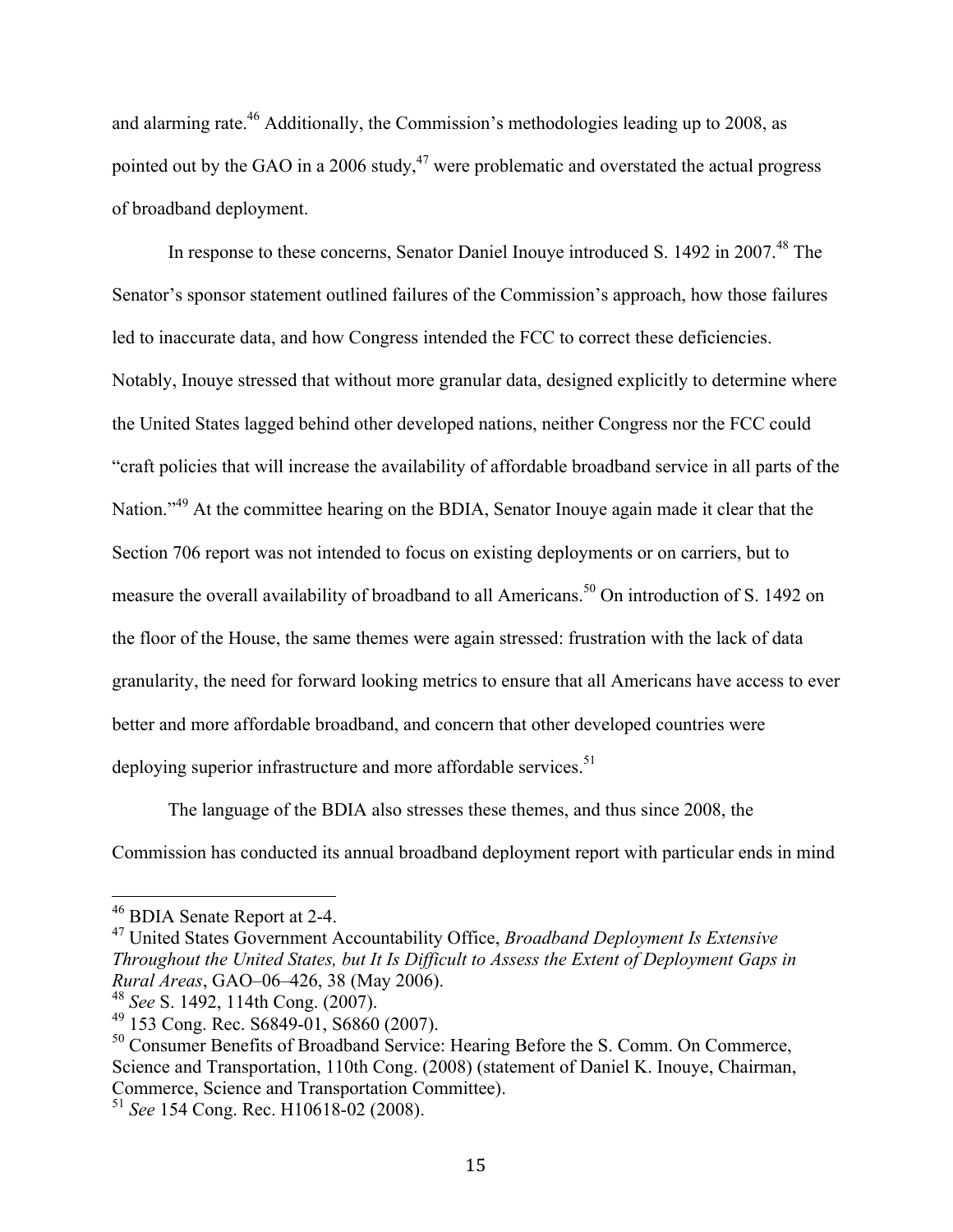and with recourse to a specific framework. However, contrary to history and congressional intent, the Commission conducted the *2018 Report* and proposes to conduct the 2019 Report with the same inadequate methodologies and interpretation that prompted corrective Congressional action via the BDIA. Not only is the Commission's approach contrary to Congressional intent, it is logistically insolvent; The Commission's interpretation is circular reasoning – it measures the adequacy of deployment based on existing uses, which are the product of existing deployment, therefore deployment is always timely, since consumers are always using it.

In order to fulfill its congressional mandate and satisfy Congress' intent, accurately measure broadband deployment, and tangibly narrow of the digital divide, the Commission must revert to its previous interpretation of section 706.

# **VI. THE COMMISSION SHOULD CONTINUE TO INCLUDE BROADBAND DEPLOYMENT MEASUREMENTS FOR PUERTO RICO AND OTHER US TERRITORIES IN ITS ANNUAL BROADBAND DEPLOYMENT PROGRESS REPORT IN ORDER TO ENSURE THE DISASTER STRICKEN AREAS ARE NOT LEFT BEHIND.**

In its *NOI*, the Commission rightfully states that the 2016 broadband deployment data does not account for the massive damage that occurred as a result of the 2017 hurricane season.<sup>52</sup> However, the Commission then alarmingly suggests the exclusion of Puerto Rico and the U.S. Virgin Islands from the 2019 Broadband Deployment Report.<sup>53</sup> Not only is this suggestion insensitive to the national rhetoric surrounding Puerto Rico's hurricane recovery -- it is also directly contrary to the Commission's congressional mandate to report on all of the United States (including its territories), as well as the agency's obligation to promote universal service. Furthermore, it is imperative to reemphasize that residents of U.S. Territories are U.S. citizens,

 <sup>52</sup> *NOI* at ¶ 22.

<sup>53</sup> *Id*.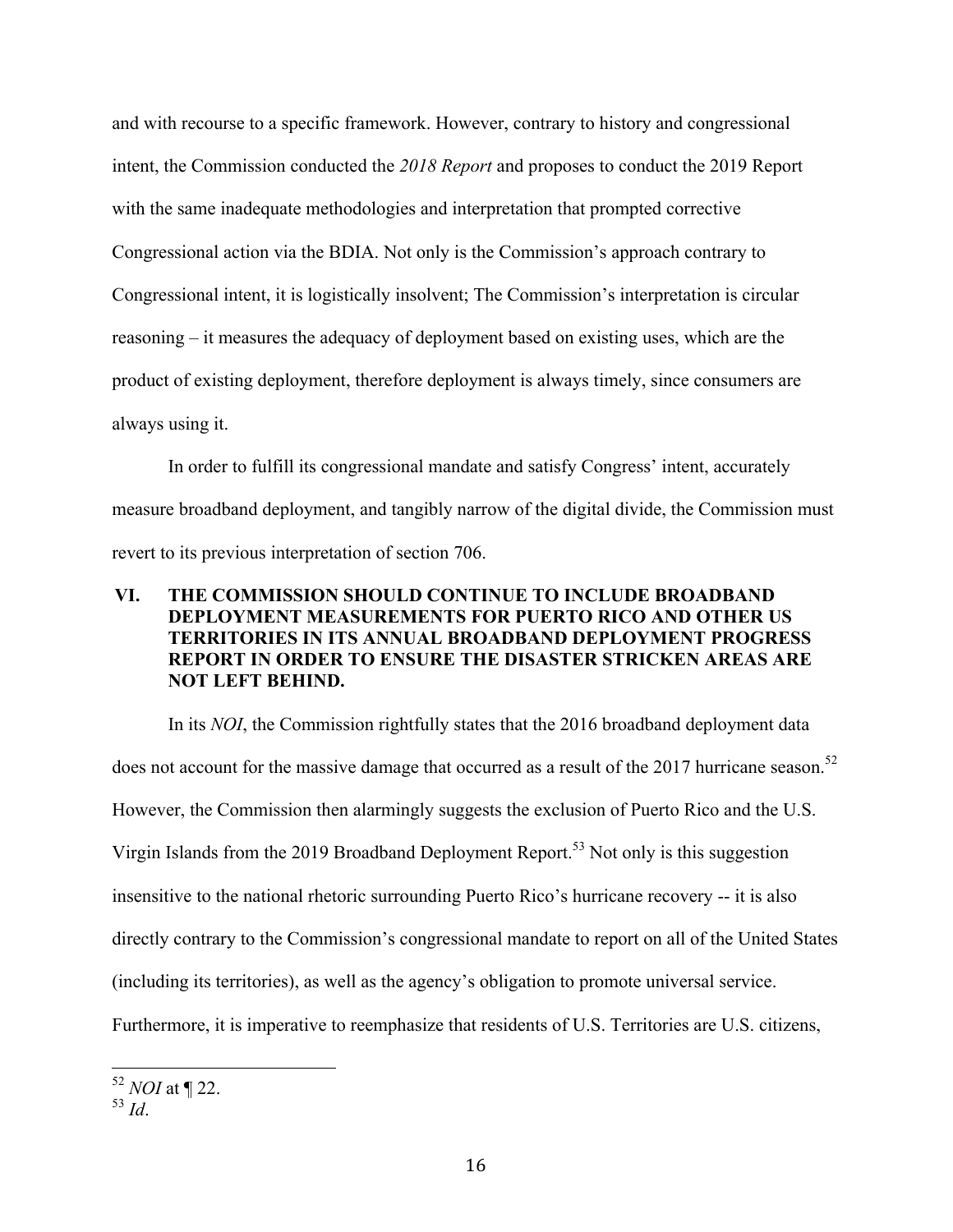meaning the FCC's authority absolutely extends to the Territories and the FCC's obligations to measure and report on broadband deployment are identical to the obligations the FCC has regarding the continental U.S. In light of the Commission's lackluster response in aid to Puerto Rico, it is imperative that the Commission continue to track the progress of broadband deployment *and* communications infrastructure recovery in Puerto Rico and the U.S. Virgin Islands.

On January 9, 2018, the GAO released a Report entitled *TELECOMMUNICATIONS: FCC Should Improve Monitoring of Industry Efforts to Strengthen Wireless Network Resiliency* ("*Resiliency Report*"). 54 The *Resiliency Report* focused on analyzing the Commission's choice to abandon its efforts to require individual wireless carriers to disclose how well their network performed during emergency events, and in lieu adopt the industry coalition's Wireless Network Resilience Cooperative Framework ("Framework"). This Framework functions as an agreement that allows roaming between carrier's networks during an emergency and shares *aggregated data* on network performance post-emergency. Though the Commission said it would engage with industry on the Framework's implementation, the GAO found that the FCC "has limited formal plans to oversee or spread knowledge of the framework."55 The *Resiliency Report* found that the Commission lacks a formal plan to track, analyze, facilitate and hold accountable industry wireless carriers' emergency resiliency and recovery efforts.<sup>56</sup> Specifically, GAO recommended that the Commission 1) track and evaluate the completion of the initial steps of the framework; 2) determine specific measures to evaluate whether or not the framework achieves the industry coalition's goals; and 3) effectively communicate the framework to all public safety officials and

 <sup>54</sup> GAO, TELECOMMUNICATIONS: FCC Should Improve Monitoring of Industry Efforts to Strengthen Wireless Network Resiliency (2018), https://www.gao.gov/assets/690/688927.pdf. <sup>55</sup> *Id*. at Highlights Page.

<sup>56</sup> *Id*.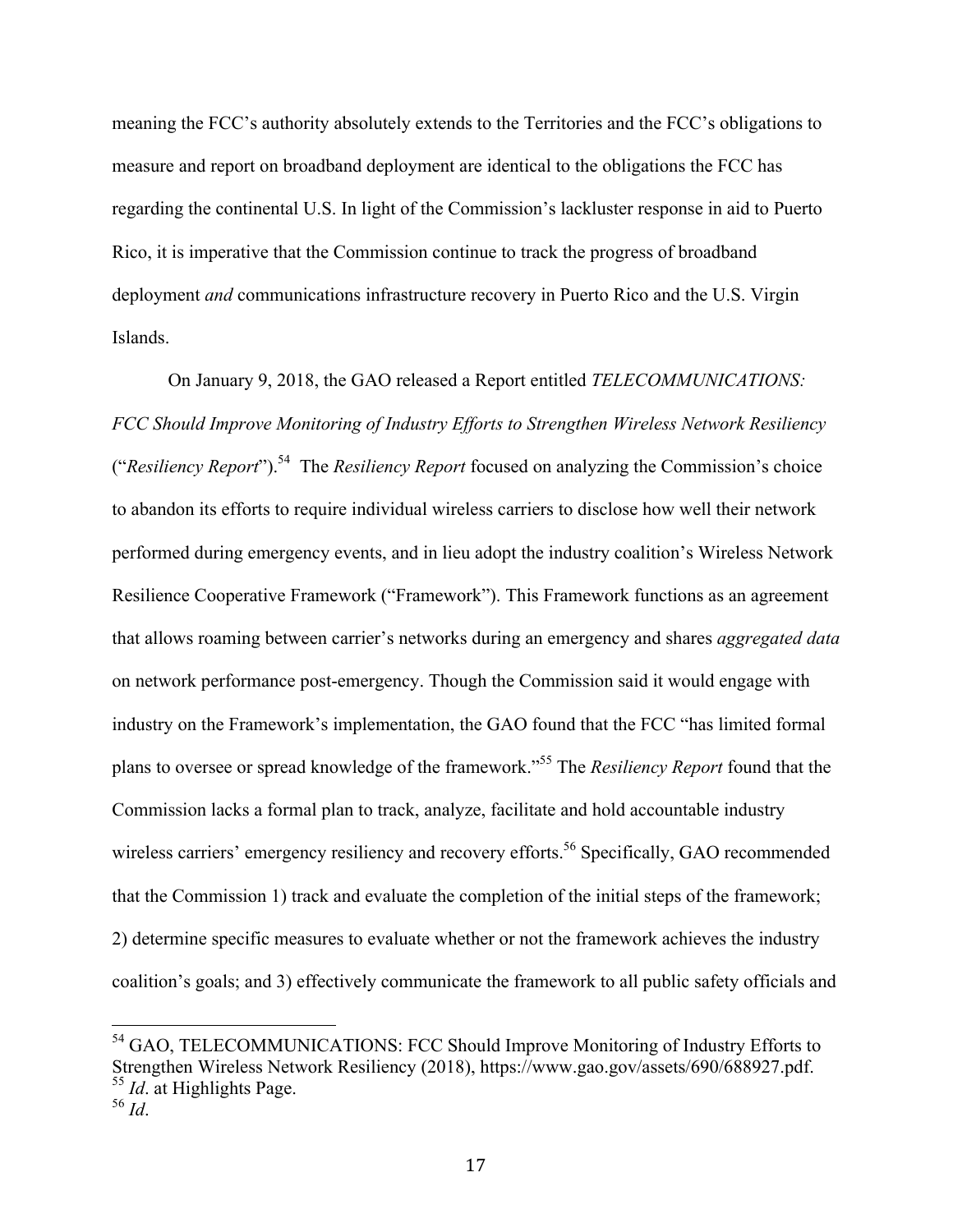other stakeholders.<sup>57</sup> Instead of eliminating Puerto Rico and the U.S. Virgin Islands from the 2019 Broadband Deployment Progress Report, the Commission should continue to track and report on broadband deployment through the lens of the GAO study's recommendations.

Additionally, in August 2018 the Commission released the *2017 Atlantic Hurricane Season Impact on Communications Report and Recommendations* ("*Hurricane Report*"). <sup>58</sup> The FCC's *Hurricane Report* detailed the damage caused by the 2017 hurricanes in Puerto Rico and the U.S. Virgin Islands. While the *Hurricane Report* was helpful to the public in some ways, it contained gaping holes of information and data, including hard numbers on how much of the islands' respective wireline infrastructure was destroyed. Unfortunately, the *Hurricane Report* was little more than a fluff piece, seemingly intended only to bring the Commission plaudits for its minimal efforts to aid hurricane recovery. The incomplete nature of the *Hurricane Report* is further reason for the Commission to refrain from excluding geographical areas recovering from natural disasters from the 2019 Broadband Deployment Progress Report: the Commission's proposal to replace measuring broadband deployment in Puerto Rico and the U.S. Virgin Islands with Reports like the *Hurricane Report* suggests that those "replacement" reports give an adequate picture of the status of broadband-- something the *Hurricane Report* certainly did not do. Thus, if the Commission eliminates these areas from its 2019 Report, it will fail to give an adequate update on the status of broadband for those areas altogether, failing to fulfill its congressional mandate.

The Commission should continue to include U.S. Territories in its deployment estimates, and should track recovery for areas included in the report that are recovering from natural

 <sup>57</sup> *Id*. <sup>58</sup> The 2017 Atlantic Hurricane Season's Impact on Communications: Report and Recommendations, Federal Communications Commission, Public Safety Docket No. 17-344, (rel. Aug. 2018), https://docs.fcc.gov/public/attachments/DOC-353805A1.pdf.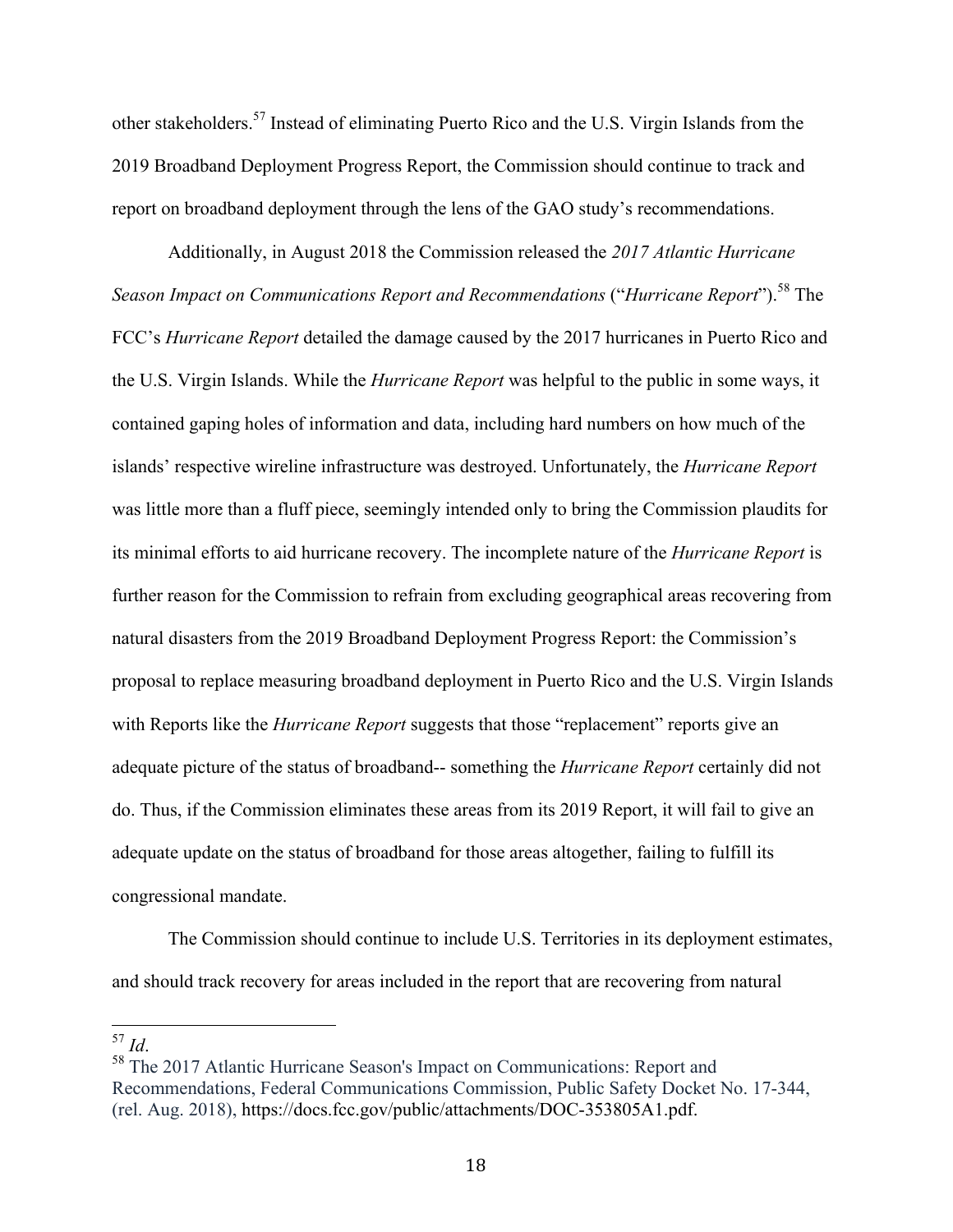disasters. In addition, any area that no longer has infrastructure because of flooding or wildfire or other disaster should not be considered served until service is actually restored. This is paramount for forward facing policies as areas of the country face harsh storms and wildfires, like those seen in the Carolinas and California in 2018. In the *NOI*, the Commission requests comment on how to "account for the proglongs and extensive damage to the communications infrastructure and electric grid in Puerto Rico and U.S. Virgin Islands in reporting deployment figures in the next report."<sup>59</sup> The answer for *how* to account for all areas affected by natural disaster recovery is simple: include comprehensive data on the recovery of broadband for that region. This is in line with the recommendations of the aforementioned GAO *Resiliency Report*, and would fulfil the Commission's congressional mandate to report on the status of broadband deployment in the United States-- not *just* the continental United States.

## **VII. THE COMMISSION'S RECENT ACTIONS HAVE WIDENED THE DIGITAL DIVIDE INSTEAD OF NARROWING IT.**

The Commission's *2018 Report* detailed "the many actions the Commission has taken to encourage deployment of advanced telecommunications capability and close the digital divide."<sup>60</sup> In its 2019 Report, the Commission plans to examine the Commission's actions since issuing the 2018 Report to spur broadband deployment and close the digital divide.<sup>"61</sup> Put simply, the Commission's actions since the *2018 Report* have widened the digital divide, particularly for rural and low-income Americans.

 <sup>59</sup> *NOI* at ¶ 22.

 $60$  *Id.* at  $\sqrt{23}$ .

 $^{61}$  *Id*.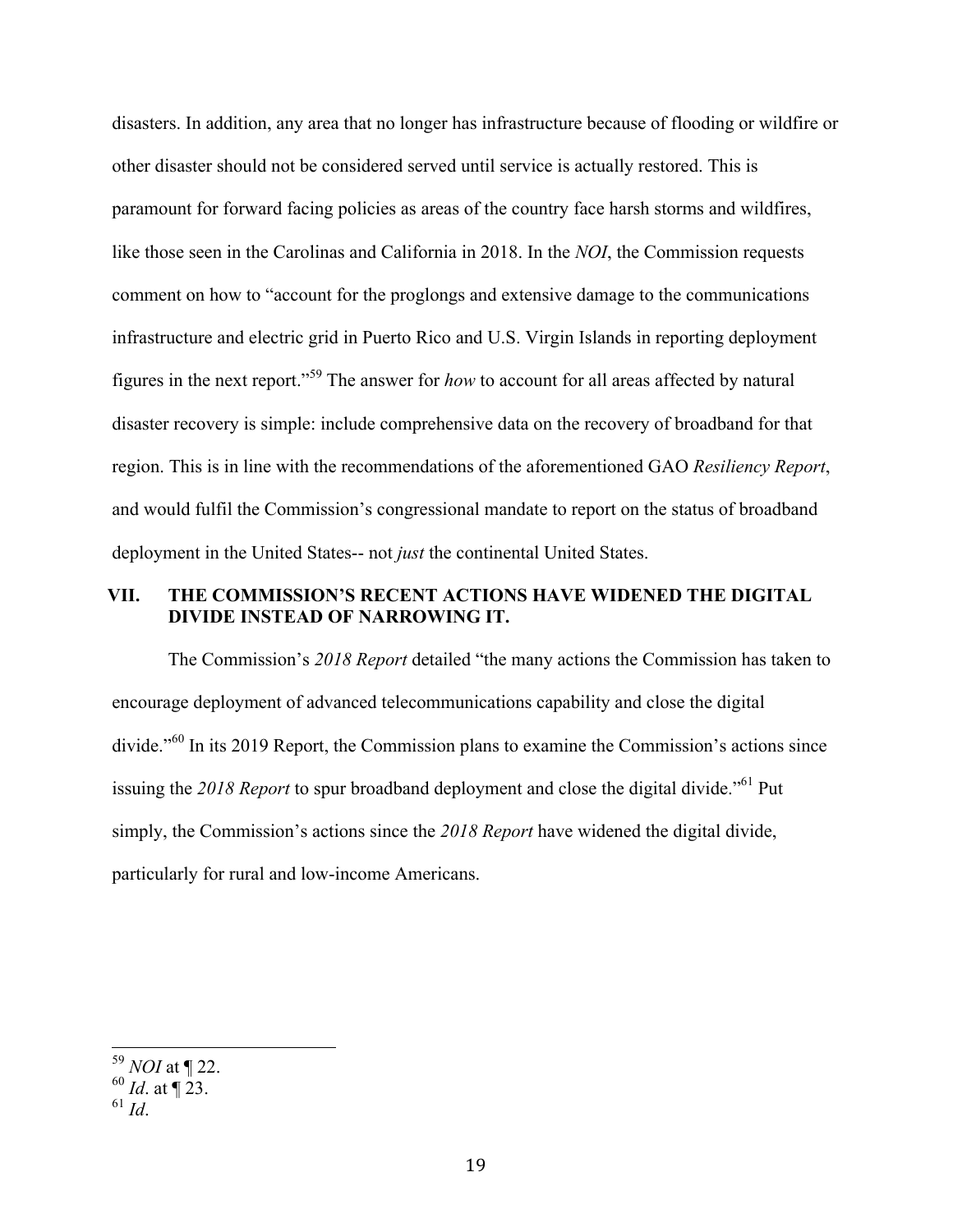#### **A. The Commission's Elimination of Copper Retirement Rules Puts Vulnerable Americans At-Risk for a Downgrade in Service.**

Beginning in the fall of 2017, the Commission has voted to eliminate nearly all consumer protections previously enacted to safeguard consumers during the discontinuance, retirement and transition of the legacy copper network.<sup>62</sup> In doing so, the Commission reasoned that it is "reducing barriers to investment" in broadband infrastructure $63$  -- a clever, yet vague promise that by rolling back regulations, the Commission is encouraging carriers to invest savings they are no longer spending to overcome these "barriers" – also known as consumer protections. In 2018 the Commission continued to eliminate more important consumer protections.<sup>64</sup> In particular, the Commission eliminated education and outreach requirements requiring carriers to provide basic, plain language information to its customers detailing the coming changes, repairs, or discontinuances of service.<sup>65</sup> While it is nearly always a good thing for infrastructure and broadband services to be upgraded, and it is no doubt that the copper network is outdated, the Commission must continue to hold carriers accountable for how they treat customers in the process of network transition, and ensure that adequate replacement services follow said transitions. Millions of Americans still rely on the copper network, regardless of its outdated

 <sup>62</sup>*See* Accelerating Wireline Broadband Deployment by Removing Barriers to Infrastructure Investmen*t*, WC Docket No. 17-84, *Report and Order, Declaratory Ruling, and Further Notice of Proposed Rulemaking*, 32 FCC 11128, 11177 & n.425 (2017).  $63$  *NOI* at ¶ 24.

<sup>&</sup>lt;sup>64</sup> Accelerating Wireline Broadband Deployment by Removing Barriers to Infrastructure Investment, WC Docket No. 17-84, *Second Report and Order*, FCC 18-74 (rel. June 8, 2018).  $<sup>65</sup>$  It is also important to note, again, that these rules mysteriously were never officially placed on</sup> the books. The outreach and educational requirements housed in the Commission's 2016 Tech Transitions Order were subject to OMB approval. And yet, they were never approved or denied by OMB. Public Knowledge brought this to the Commission's attention earlier in 2018, and received no information in response.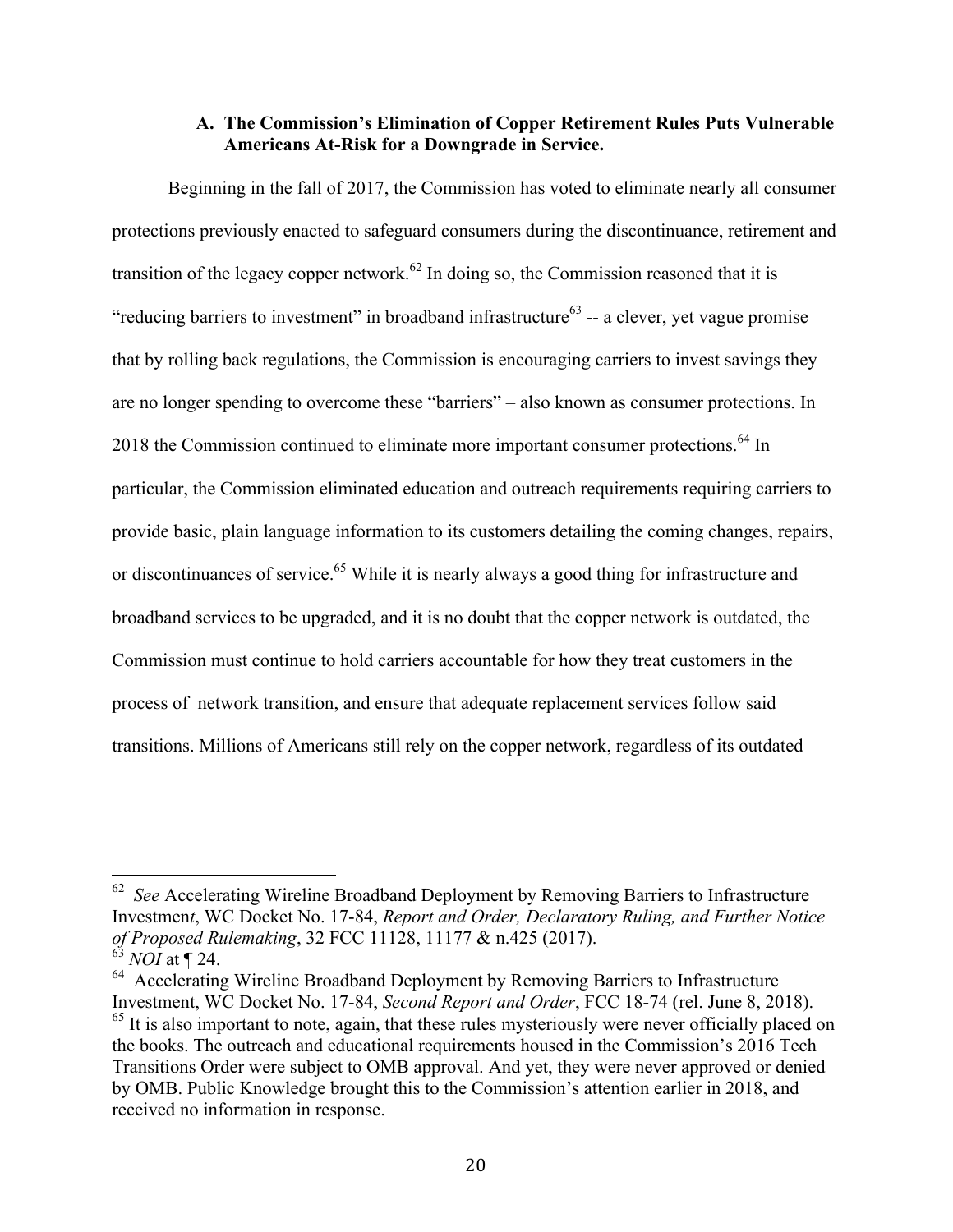nature.<sup>66</sup> Adequate notice to those millions of Americans could mean life or death for those who rely on the copper network to support their medical devices and alarm systems. This is particularly true for rural America, where small businesses rely on credit card and fax machines that still hook into the copper network. Without section 214 discontinuance rules specifically designed to protect consumers from harmful carrier practices, much of rural and low-income America will be left unconnected.

#### **B. The Commission's Proposed Cuts to the Lifeline Program Will Widen the Digital Divide.**

Since the publishing of the *2018 Report*, the Commission has also worked to reduce the effectiveness of the universal service fund. Most notably, the Commission has placed Lifeline, the only subsidy program assisting low-income Americans in securing communications services, on the chopping block. The Commission has proposed to alter the provider eligibility requirements by only allowing providers that are facilities-based to participate in the Lifeline program.<sup>67</sup> This seemingly small change would cause 70 percent of current Lifeline subscribers to lose service, some of whom do not have another provider available to them in their geographic area.<sup>68</sup> Americans who rely on Lifeline are some of the most vulnerable in our society: veterans, domestic violence survivors and every day people fighting to stay out of poverty. The Commission's facilities-based proposal is joined by proposals for a program budget cap, and

 <sup>66</sup> *See* "State Level Subscriptions," *Voice Telephone Services Report*, Federal Communications Commission (rel. Feb. 2018), https://www.fcc.gov/voice-telephone-services-report.<br><sup>67</sup> Bridging the Digital Divide for Low-Income Consumers, Lifeline and Link Up Reform and

Modernization, Telecommunications Carriers Eligible for Universal Service Support, WC Docket Nos. 17-287, 11-42, 09-197, *Fourth Report and Order, Order on Reconsideration, Memorandum Opinion and Order, Notice of Proposed Rulemaking, and Notice of Inquiry*, 32 FCC Rcd 10475 (2017) ("*Lifeline NPRM*").

<sup>68</sup> Comments of Low Income Consumer Advocates, WC Docket Nos. 17-287, 09-197, 10-90, at 18-20 (filed Feb. 21, 2018).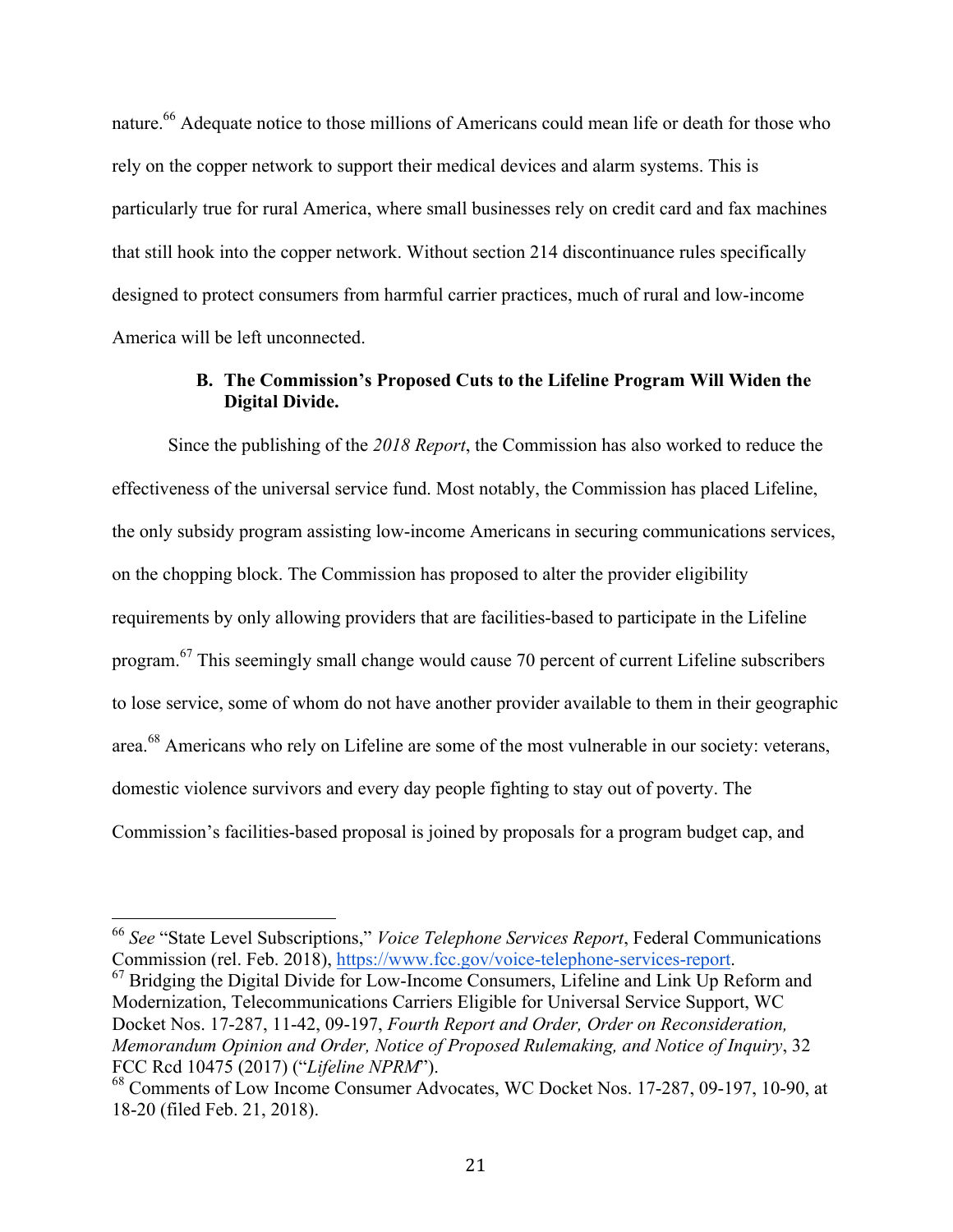lifetime benefit limit.<sup>69</sup> If the Commission moves forward with its proposed changes to the Lifeline program, it will succeed in widening the digital divide instead of narrowing it- especially for areas in most need of continuance of the program, like very much still recovering Puerto Rico.

# **C. The Commission's Spectrum Policies Have Teed Up Access to Mid-Band and Millimeter Wave Frequencies, But Needlessly Delayed CBRS Deployment and Created the Potential for Spectrum Warehousing.**

Since the release of the *2018 Report*, the Commission's spectrum policies have in parts been productive toward the goal of freeing up additional spectrum for broadband deployment; however, some notable Commission actions have needlessly delayed deployments or laid the groundwork for inefficient spectrum warehousing by wireless carriers.

The Commission's progress toward freeing up mid-band spectrum has been a bright spot in 2018. In July, the agency approved a Notice of Proposed Rulemaking that includes a proposal to bring high-speed broadband to rural and unserved and underserved communities by empowering fixed wireless providers to coordinate in vacant portions of the 3.7-4.2 GHz band.<sup>70</sup> The Commission's ongoing efforts present an opportunity to more efficiently use the underutilized C-band spectrum and enable fixed wireless providers to bring high-speed broadband to rural areas, reallocate spectrum for mobile carriers to build 5G wireless networks, and protect incumbent satellite licensees from harmful interference. The Commission's progress toward authorizing unlicensed sharing across the 6 GHz band (5925-7125 megahertz) has also been a positive step toward opening additional spectrum to supplement Wi-Fi and other unlicensed operations. Freeing up 1200 megahertz of contiguous spectrum for unlicensed use, particularly

 <sup>69</sup> *See generally*, *Lifeline NPRM*. 70 Expanding Flexible Use of the 3.7 to 4.2 GHz Band, et al., GN Docket Nos. 18-122, 17-183, RM-11791, RM-11778, *Order and Notice of Proposed Rulemaking*, FCC 18-91 (rel. July 13, 2018).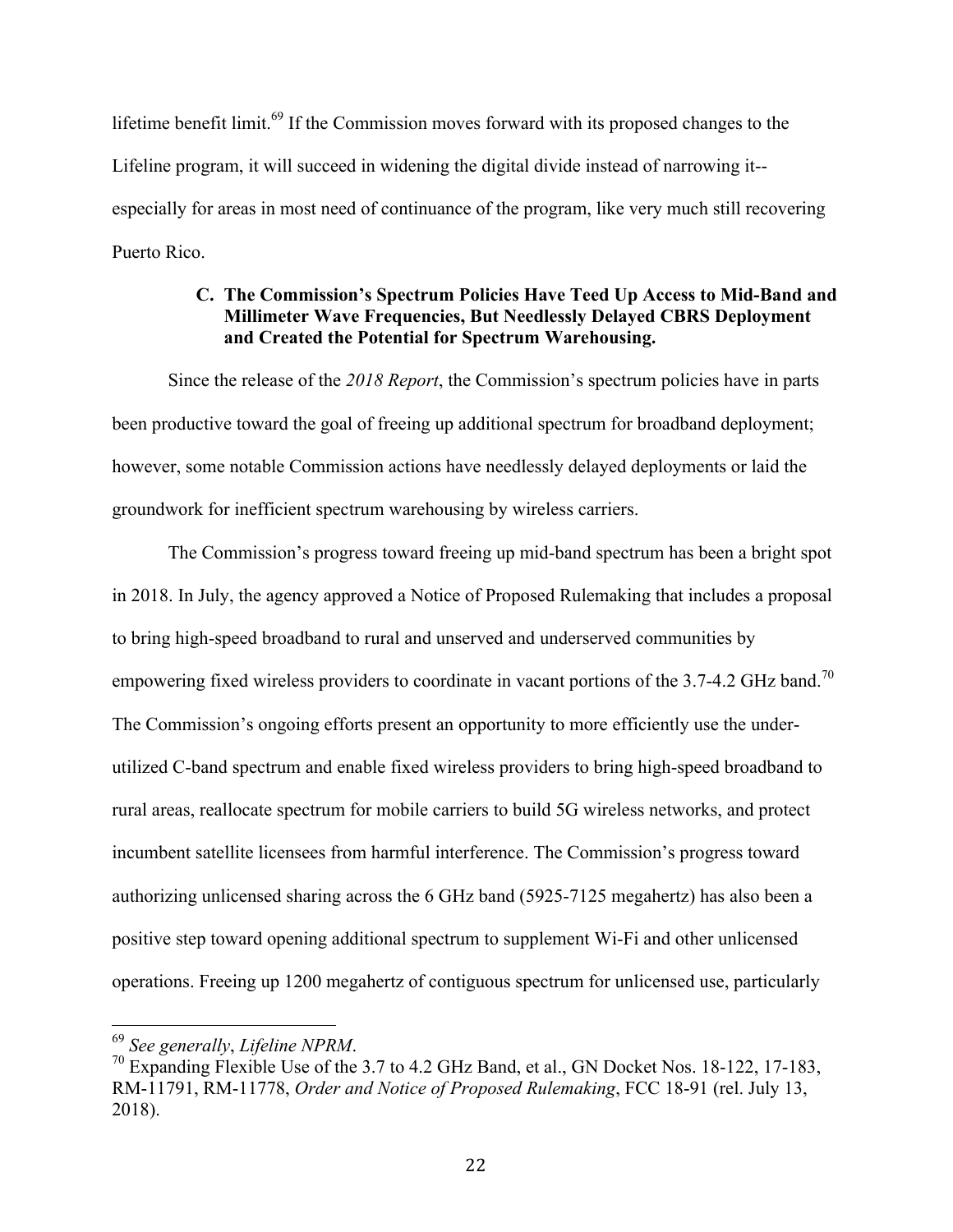next-generation, gigabit-fast Wi-Fi is crucial because the majority of total mobile data traffic is already offloaded onto fixed networks using Wi-Fi or femtocell, and 5G networks and IoT devices will require significantly more unlicensed frequencies to carry traffic.<sup>71</sup>

The Commission's failure to implement the Citizens Broadband Radio Service ("CBRS") rules governing shared use of the 3.5 GHz band has been misguided and counterproductive to timely deployment in the band. In 2015, the Commission adopted its CBRS rules on a bipartisan 5-0 vote.<sup>72</sup> The Commission resolved Petitions for Reconsideration and adopted final rules in April, 2016.<sup>73</sup> In 2017, the FCC opted to reconsider its licensing rules for the CBRS Priority Access Licenses ("PALs") ("*CBRS NPRM*"),<sup>74</sup> and throughout 2017 and 2018, the agency's efforts have needlessly delayed deployment in the 3.5 GHz band. and threaten to make the band entirely unsuitable for the needs of numerous industry groups and municipal entities -- including rural ISPs, cable companies, technology companies, hotel and property management firms, utilities, critical infrastructure providers -- in the service of making the band more desirable for a small number of national and regional wireless carriers. In addition to causing unnecessary

 <sup>71</sup> *See e.g.*, Cisco Visual Networking Index: Global Mobile Data Traffic Forecast Update, 2016- 2021, White Paper, Cisco (Mar. 28, 2017),

https://www.cisco.com/c/en/us/solutions/collateral/service-provider/visual- networkingindexvni/mobile-white-paper-c11-520862.html; Global State of Mobile Networks, Open Signal (Feb. 2017), https://opensignal.com/reports/2017/02/global-state-of-the-mobile-network; Yochai Benkler, *Open Wireless vs. Licensed Spectrum: Evidence from Market Adoption*, 26 HARV. J. L. & TECH. 1, 72 (Fall 2012).

<sup>72</sup> *See* Amendment of the Commission's Rules with Regard to Commercial Operations in the 3550-3650 MHz Band, GN Docket No. 12-354, *Report and Order and Second Further Notice of Proposed Rulemaking*, 30 FCC Rcd 3959 (2015).

<sup>73</sup> *See* Amendment of the Commission's Rules with Regard to Commercial Operations in the 3550-3650 MHz Band, GN Docket No. 12-354, *Order on Reconsideration and Second Report and Order*, 31 FCC Rcd 5011 (2016).

<sup>74</sup> *See* Promoting Investment in the 3550-3700 MHz Band; Petition for Rulemaking Regarding the Citizens Broadband Radio Service, GN Docket No. 17-258, RM-11788, RM-11789, *Notice of Proposed Rulemaking and Order Terminating Petitions*, 32 FCC Rcd 8071, 8074-8089 ¶¶ 9- 49 (2017).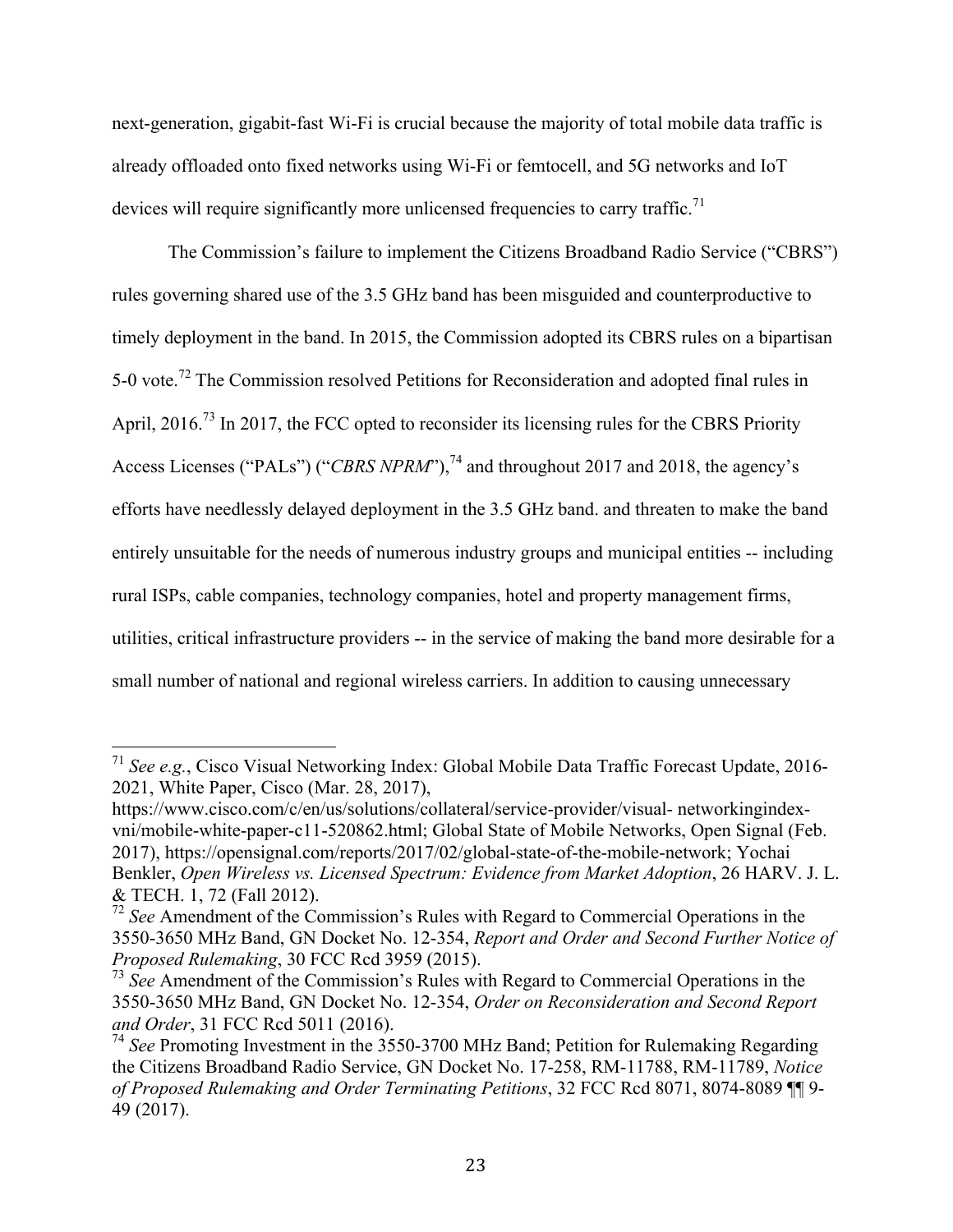delay, the *CBRS NPRM* and the "compromise" that the national and regional wireless providers have settled on,<sup>75</sup> has already disrupted investment and deployment decisions by a variety of stakeholders representing a diverse range of use cases. If adopted, new CBRS rules eliminating census tract-sized PALs will undermine rural broadband deployment and other goals of the CBRS.76 The Commission can best promote timely deployment in the CBRS by moving forward with implementing its existing rules and discarding its *CBRS NPRM* proposals to change the existing PALs rules.

In June 2018, the Commission adopted a Third Report and Order, Memorandum Opinion and Order, and Third Further Notice of Proposed Rulemaking in its Spectrum Frontiers proceeding ("*Spectrum Frontiers Order*").<sup>77</sup> The *Spectrum Frontiers Order*'s operability requirement throughout the 24 GHz band benefits broadband deployment and wireless competition by helping create economies of scale and lowering the cost of devices operating in the 24 GHz band, and ensuring that carriers and consumers are not forced to relive the problems and delays that plagued licensees in the Lower 700 MHz band.<sup>78</sup> Further, the Commission's ratification of its 2016 decision to make all 600 megahertz between 37-37.6 GHz available for non-exclusive, shared-use, will permit small wireless carriers, WISPs, and other entities to

 <sup>75</sup> *See* CTIA and Competitive Carriers Association *Ex Parte* Letter, GN Docket No. 17-258 (filed Apr. 20, 2018) (proposing eliminating the census tract size Priority Access Licenses in the 3.5 GHz band and replacing them with Metropolitan Statistical Area size licenses in the top 306 Cellular Market Areas ("CMAs") and county-based licenses in the remaining 428 CMAs). <sup>76</sup> *See additionally*, Comments of The Open Technology Institute at New America; American Library Association; The Benton Foundation; Consumer Federation of America; Consumers Union; Institute for Local Self-Reliance; National Hispanic Media Coalition; Next Century Cities; Public Knowledge; Schools, Health and Libraries Broadband Coalition; and X-Lab, GN Docket Nos. 17-258, 15-319, 17-183, 14-177, at 6-20 (filed Sept. 11, 2018). <sup>77</sup> Use of Spectrum Bands Above 24 GHz for Mobile Radio Services, et al., GN Docket No. 14-

<sup>177,</sup> WT Docket No. 10-112, *Third Report and Order, Memorandum Opinion and Order, and Third Further Notice of Proposed Rulemaking*, FCC 18-73 (rel. June 8, 2018). <sup>78</sup> *See id*. at 5-7 ¶¶ 11-15.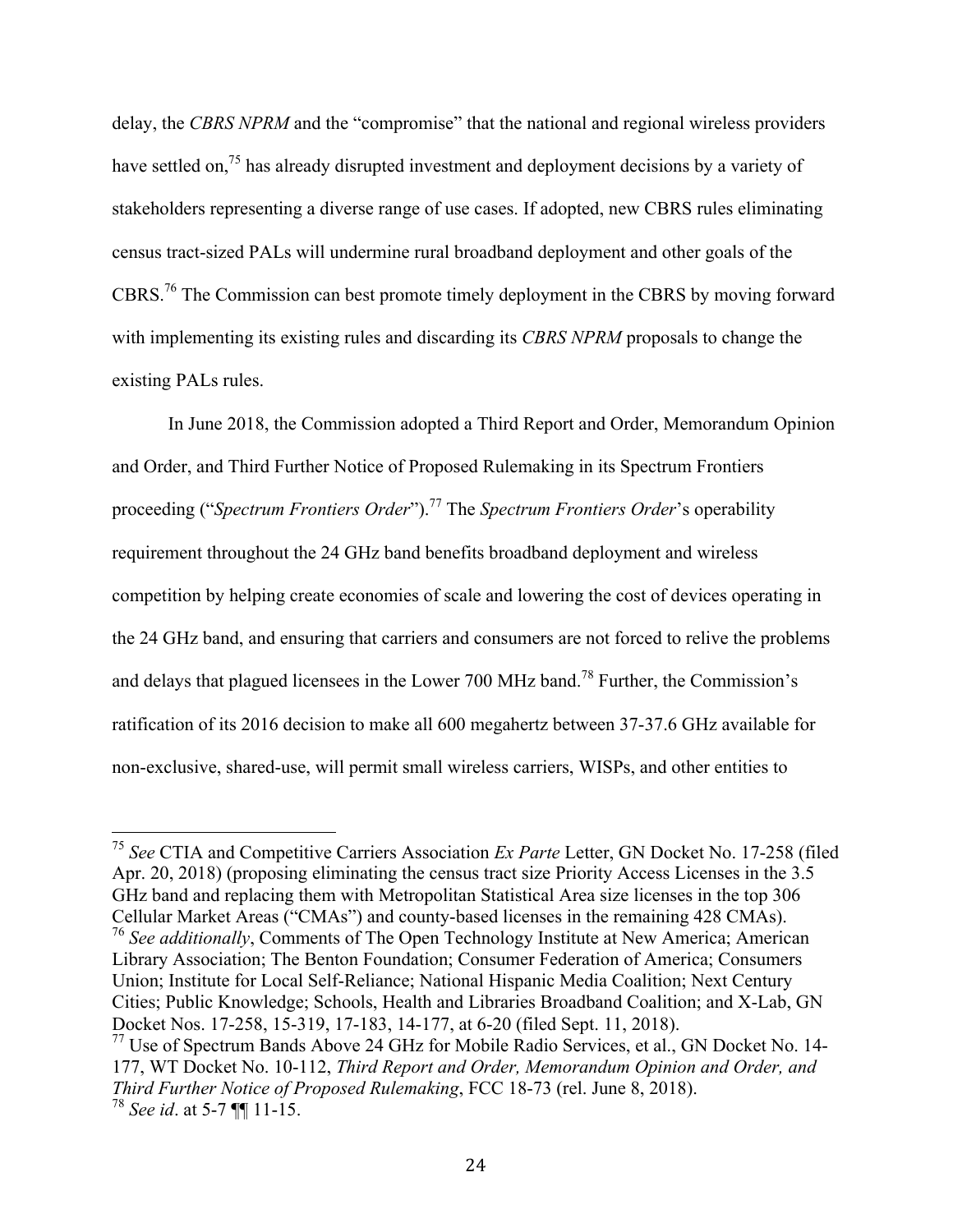deploy in the Lower 37 GHz band for a variety of uses.<sup>79</sup> The Commission should model future spectrum bands on this innovative sharing model to speed deployment by lowering barriers for a variety of users to access spectrum and to ensure scarce public resources are used as efficiently as possible.

Unfortunately, the *Spectrum Frontiers Order* also eliminated its previously adopted preauction aggregation limits in the 24 GHz, 37 GHz, and 39 GHz bands. $80$  While the Commission has taken positive steps to tee up the auction of millimeter wave ("mmW") licenses in the 28 GHz and 24 GHz bands in the coming months,  $81$  eliminating the agency's aggregation limits for several of the mmW bands is counterproductive to the Commission's deployment goals. Without aggregation limits, dominant carriers that have already acquired significant mmW holdings have incentives to warehouse mmW spectrum to prevent or delay competitive deployments by rivals.

#### **VIII. CONCLUSION**

For the reasons described above, the Commission should conduct is inquiry in a way consistent with the law and cognizant of the importance of quality, reliable, affordable broadband access for all Americans.

 <sup>79</sup> *See id*. at 11-12 ¶¶ 26-28.

<sup>80</sup> *See id*. At 12-16 ¶¶ 29-36.

<sup>81</sup> *See* Auctions of Upper Microwave Flexible Use Licenses for Next-Generation Wireless Services, Comment Sought on Competitive Bidding Procedures for Auctions 101 (28 GHz) and 102 (24 GHz), Bidding in Auction 101 Schedule to Begin November 14, 2018, AU Docket No. 18-85, *Public Notice*, FCC 18-43 (rel. Apr. 17, 2018).